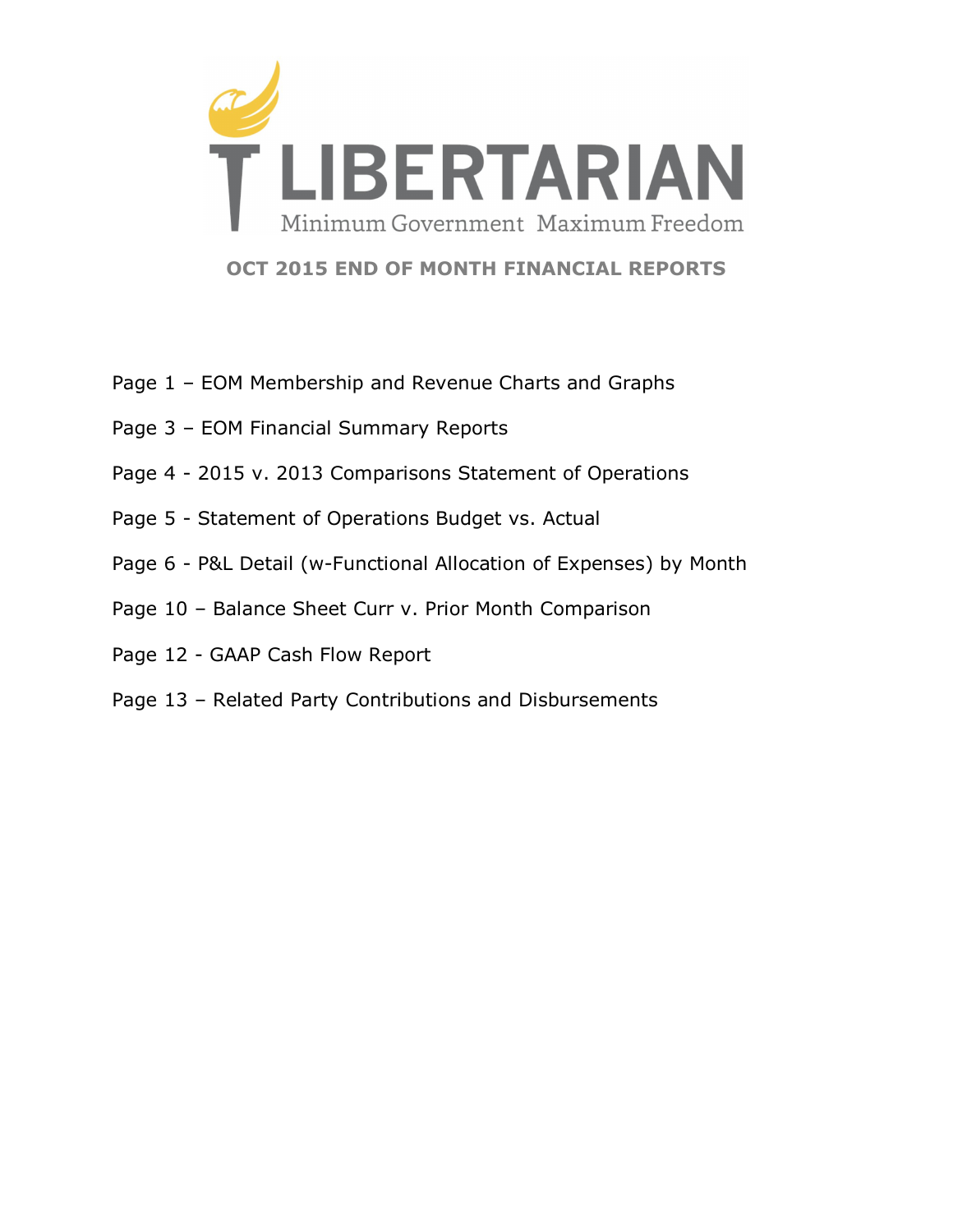**End of Month Reports - Charts**







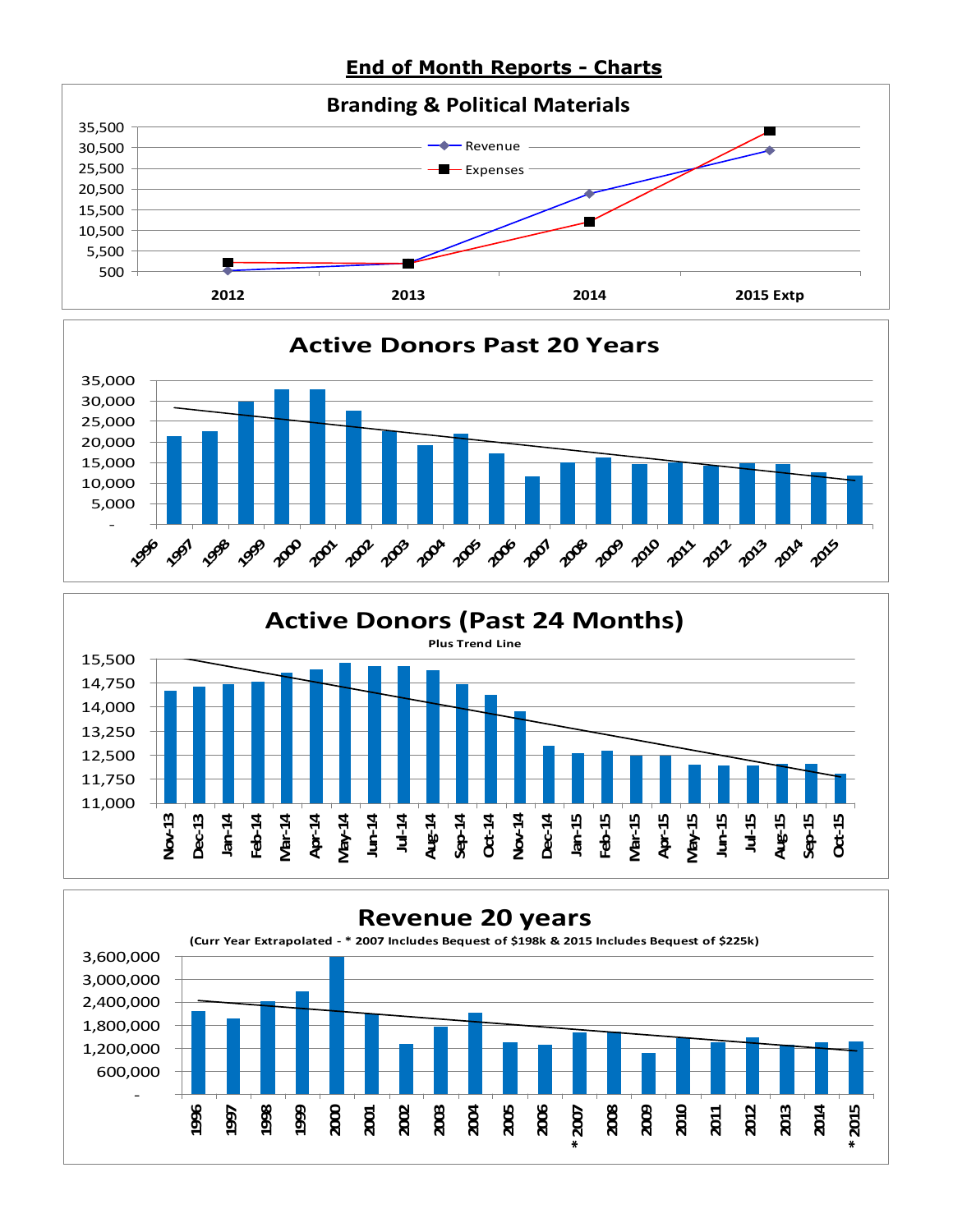



**Reserve Adequacy Trend & Cash Less Liabilities (24 Months) 2015 Resv Target = \$50,460 - Curr Month Resv = \$86,414 - Curr Month C-L = \$96,205**

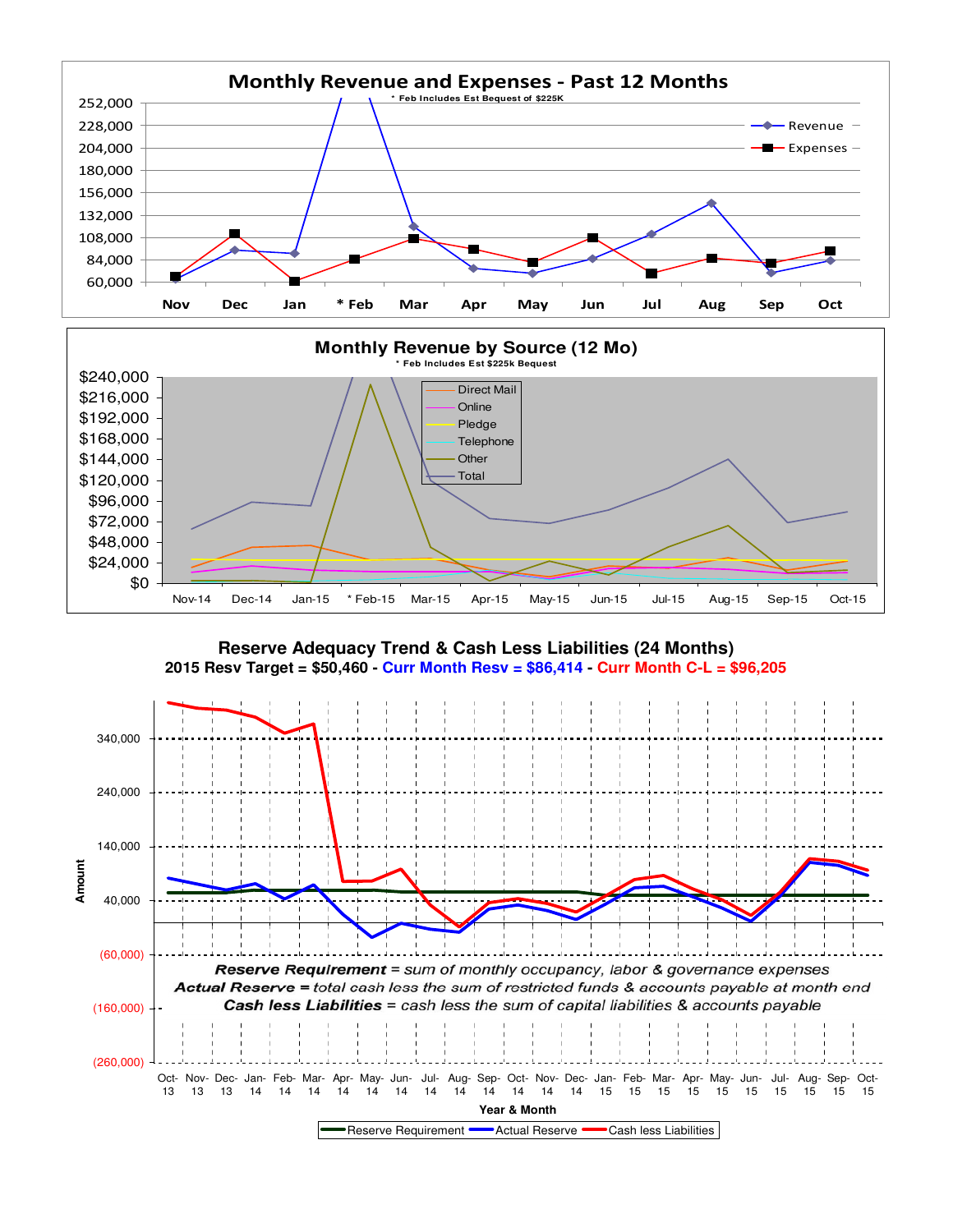## **End of Month Reports – Financial Summary**

### **Statement of Operations Summary**

|                                    | Last Month & YTD |                 |              |                   |                     |             |  |  |  |  |  |  |
|------------------------------------|------------------|-----------------|--------------|-------------------|---------------------|-------------|--|--|--|--|--|--|
|                                    | <b>Total Oct</b> |                 | 2015 Budget  | Actual vs.        | <b>Total Annual</b> | 2015 Budget |  |  |  |  |  |  |
|                                    | 15               | <b>2015 YTD</b> | Year to Date | <b>Budget YTD</b> | Budget 2015         | Remaining   |  |  |  |  |  |  |
| Support and Revenue                | 82,688           | 1,150,315       | 1,088,583    | 61,731            | 1,306,300           | 155,985     |  |  |  |  |  |  |
| Cost of Support and Revenue        | 17,701           | 173,770         | 249,152      | (75, 382)         | 295,829             | 122,059     |  |  |  |  |  |  |
| Net Support Available for Programs | 64,986           | 976,545         | 839,432      | 137,113           | 1,010,471           | 33,926      |  |  |  |  |  |  |
| Program Expense                    | 75.721           | 688,353         | 840,348      | (151,995)         | 1,008,417           | 320,064     |  |  |  |  |  |  |
| Net Operating Surplus (or Deficit) | (10, 734)        | 288,192         | (916)        | 289,108           | 2.054               | (286, 138)  |  |  |  |  |  |  |

#### **Acct Summary w-Funct Allocation of Exp By Month Plus YTD**

|                                         | Jan 15 | Feb 15  | Mar <sub>15</sub> | Apr 15    | May 15    | <b>Jun 15</b> | <b>Jul 15</b> | <b>Aug 15</b> | Sep 15      | Oct 15    | <b>TOTAL</b> |
|-----------------------------------------|--------|---------|-------------------|-----------|-----------|---------------|---------------|---------------|-------------|-----------|--------------|
| Ordinary Revenue/Expense                |        |         |                   |           |           |               |               |               |             |           |              |
| Revenue                                 |        |         |                   |           |           |               |               |               |             |           |              |
| 4000 General Fundraising                | 89.357 | 297,171 | 113,345           | 72.495    | 57,600    | 77,867        | 108,126       | 143.117       | 60.949      | 78,630    | 1,098,657    |
| 4100 - Project Revenue                  | 260    | 110     | 5,294             | 1,296     | 11,240    | 1,063         | 1,130         | 68            | 25          | 1,050     | 21,536       |
| 4300 - Program Revenue                  | 877    | 6,342   | 753               | 884       | 332       | 6,079         | 1,699         | 1.412         | 8,987       | 4,232     | 31,597       |
| <b>Refunds of Contributions</b><br>4600 | 0      | (100)   | 0                 | $\Omega$  | 0         | 0             | 0             | (150)         | 0           | 0         | (250)        |
| <b>Total Revenue</b>                    | 90,494 | 303,523 | 119,392           | 74,675    | 69,172    | 85,009        | 110,955       | 144,447       | 69,961      | 83,912    | 1,151,540    |
| <b>Gross Profit</b>                     | 90,494 | 303,523 | 119,392           | 74,675    | 69,172    | 85,009        | 110,955       | 144,447       | 69,961      | 83,912    | 1,151,540    |
| Expense                                 |        |         |                   |           |           |               |               |               |             |           |              |
| 7000 General Fundraising Exp            | 13,617 | 26,596  | 41,469            | 11,730    | 19,010    | 24,107        | 21,085        | 20,522        | 8,599       | 17,701    | 204,436      |
| 7100 - Project-Related Exps             | 424    | 1,652   | 952               | 101       | 0         | 5,000         | 100           | 0             | $\mathbf 0$ | 0         | 8,229        |
| 7200 Events and Conventions             | 94     | 92      | 204               | 50        | 175       | 63            | 147           | 153           | $\mathbf 0$ | 0         | 978          |
| 7300 - Program-Related Exps             | 13.106 | 21,308  | 18,088            | 40.690    | 25.167    | 18,028        | 15,495        | 30.694        | 28,806      | 27,687    | 239,069      |
| $8000 -$<br>Salary & Related Exp        | 18,345 | 18,654  | 27,313            | 20,639    | 18,203    | 27,354        | 16,524        | 18,259        | 27,286      | 30,750    | 223,327      |
| 8100 Admin & Overhead Exp               | 12,588 | 13,651  | 16,185            | 19,927    | 15,980    | 17,890        | 13,257        | 14,037        | 13,516      | 15,177    | 152,208      |
| <b>Professional Services</b><br>8200    | 1,928  | 1,725   | 1,772             | 1,727     | 1,763     | 14,473        | 1.647         | 1,653         | 1,500       | 2,935     | 31,123       |
| 8300<br>Depreciation Exp                | 398    | 398     | 398               | 398       | 398       | 398           | 398           | 398           | 398         | 398       | 3,980        |
| <b>Total Expense</b>                    | 60,500 | 84,076  | 106,381           | 95,262    | 80,696    | 107,313       | 68,653        | 85.716        | 80,105      | 94,648    | 863,350      |
| Net Ordinary Revenue                    | 29,994 | 219,447 | 13,011            | (20, 587) | (11, 524) | (22, 304)     | 42,302        | 58,731        | (10, 144)   | (10,736)  | 288,190      |
| Net Revenue                             | 29,994 | 219,447 | 13,011            | (20, 587) | (11, 524) | (22, 304)     | 42,302        | 58,731        | (10, 144)   | (10, 736) | 288,190      |

# **Balance Sheet Summary - Current vs Prior Month**

|                                       | Oct 31, 15   | Sep 30, 15      | \$ Change   | % Change  |
|---------------------------------------|--------------|-----------------|-------------|-----------|
| <b>ASSETS</b>                         |              |                 |             |           |
| <b>Current Assets</b>                 |              |                 |             |           |
| Total Checking/Savings                | 96,204.64    | 113,139.11      | (16,934.47) | $-14.97%$ |
| <b>Total Other Current Assets</b>     | 2,859.96     | 3,634.38        | (774.42)    | $-21.31%$ |
| <b>Total Current Assets</b>           | 99,064.60    | 116,773.49      | (17,708.89) | $-15.17%$ |
| <b>Total Fixed Assets</b>             | 893,342.45   | 893,740.09      | (397.64)    | $-0.04%$  |
| <b>Total Non Current - Other</b>      | 202,175.20   | 191,600.00      | 10,575.20   | 5.52%     |
| <b>TOTAL ASSETS</b>                   | 1,194,582.25 | 1, 202, 113.58  | (7,531.33)  | $-0.63%$  |
| <b>LIABILITIES &amp; EQUITY</b>       |              |                 |             |           |
| <b>Liabilities</b>                    |              |                 |             |           |
| <b>Total Current Liabilities</b>      | 45,118.06    | 40,893.93       | 4,224.13    | 10.33%    |
| Total Long Term Liabilities           | 497,691.34   | 498,712.31      | (1,020.97)  | $-0.21%$  |
| <b>Total Liabilities</b>              | 542,809.40   | 539,606.24      | 3,203.16    | 0.59%     |
| <b>Total Equity</b>                   | 651,772.85   | 662,507.34      | (10,734.49) | $-1.62%$  |
| <b>TOTAL LIABILITIES &amp; EQUITY</b> | 1,194,582.25 | 1, 202, 113, 58 | (7,531.33)  | $-0.63%$  |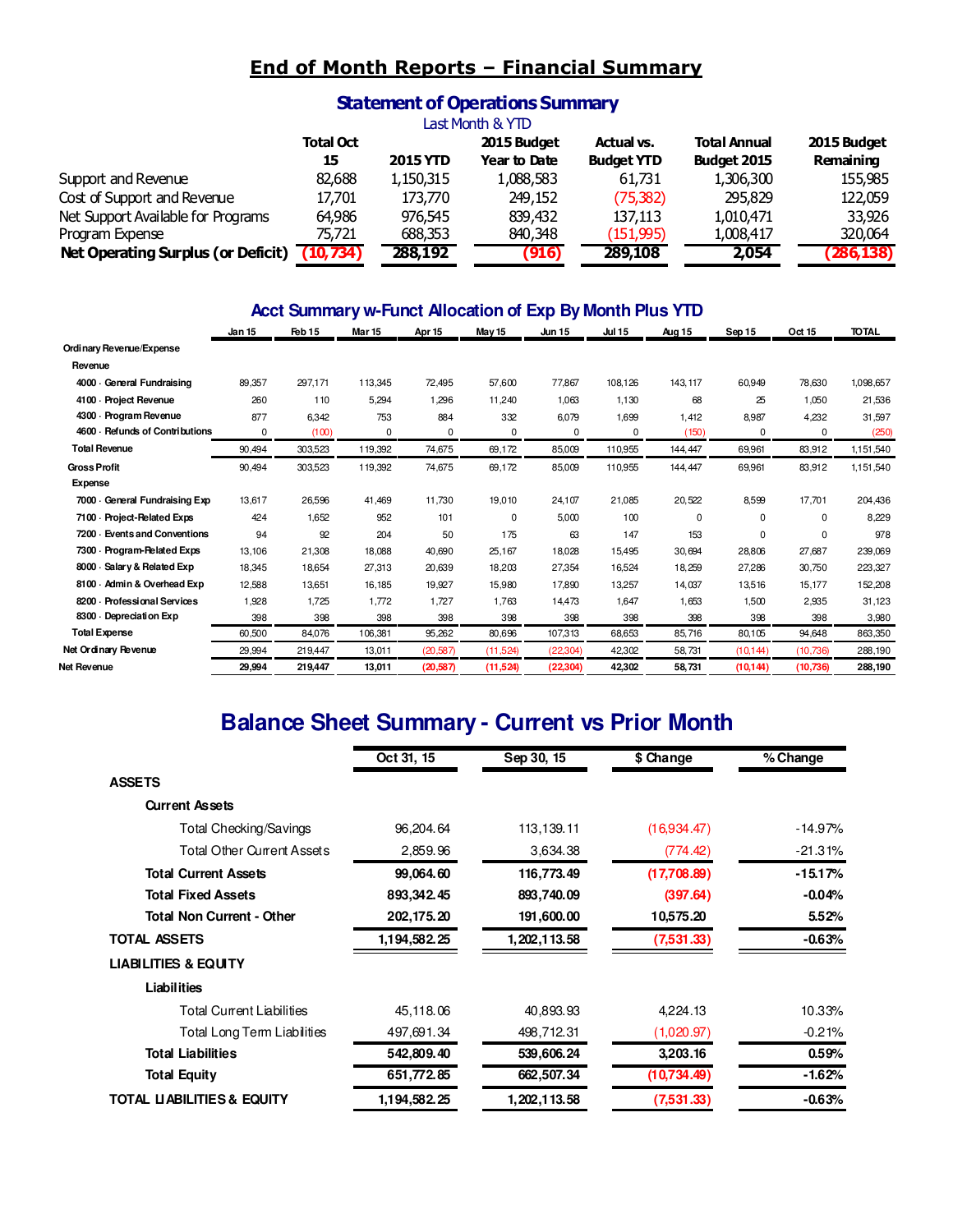## **Statement of Operations - 2015 v. 2013 Comparision**

| Statement of Ops YTD 15 v 13              | Jan - Dec 15 | Jan -Dec 13 | Diff 15 v 13 | <b>Statement of Ops Last Month 15 v 13</b> |
|-------------------------------------------|--------------|-------------|--------------|--------------------------------------------|
| <b>Support and Revenue</b>                |              |             |              | <b>Support and Revenue</b>                 |
| 20-Membership Dues                        | 306,847      | 368,454     | $-61,607$    | 20-Membership Dues                         |
| 21-Donations                              | 361,806      | 142,450     | 219,356      | 21-Donations                               |
| <b>22-Recurring Gifts</b>                 | 273,586      | 286.865     | $-13,279$    | 22-Recurring Gifts                         |
| 23-BoardSolicitation MajorGifts           | 53,400       | 100         | 53.300       | 23-BoardSolicitation MajorGifts            |
| <b>24-Convention Revenue</b>              | 0            | 0           | 0            | <b>24-Convention Revenue</b>               |
| 25-Project Program Revenue                | 23,206       | 233,949     | $-210,743$   | 25-Project Program Revenue                 |
| 26-Brand Dev / Promotional Materials Rev  | 24,833       | 2,290       | 22,543       | 26-Brand Dev / Promotional Materials I     |
| 27-BallotAccess Donations                 | 102,767      | 32,807      | 69,960       | 27-BallotAccess Donations                  |
| 28-Publications Materials Other           | 3,870        | 1,000       | 2,870        | 28-Publications Materials Other            |
| 29-Other Revenue                          | 0            | 0           | 0            | 29-Other Revenue                           |
| <b>Total Support and Revenue</b>          | 1,150,315    | 1,067,915   | 82,400       | <b>Total Support and Revenue</b>           |
| <b>Cost of Support and Revenue</b>        |              |             |              | <b>Cost of Support and Revenue</b>         |
| 32-Fundraising Costs                      | 84,508       | 89,622      | $-5,114$     | 32-Fundraising Costs                       |
| 33-Membership Fundraising Costs           | 74,883       | 72,190      | 2,693        | 33-Membership Fundraising Costs            |
| 35-Convention                             | $\Omega$     | 0           | $\Omega$     | 35-Convention                              |
| 36-Ballot Access Fundraising Exp          | 14,297       | 11,654      | 2.643        | 36-Ballot Access Fundraising Exp           |
| 37-Building Fundraising Exp               | 81           | 28,208      | $-28,127$    | 37-Building Fundraising Exp                |
| <b>Total Cost of Support and Revenue</b>  | 173,770      | 201,674     | $-27,904$    | <b>Total Cost of Support and Revenu</b>    |
| <b>Net Support Available for Programs</b> | 976,545      | 866,241     | 110,304      | <b>Net Support Available for Programs</b>  |
| <b>Program Expense</b>                    |              |             |              | Program Expense                            |
| <b>40-Adminstrative Costs</b>             | 185,673      | 278,405     | $-92,732$    | <b>40-Adminstrative Costs</b>              |
| 45-Compensation                           | 359,522      | 345,457     | 14,065       | 45-Compensation                            |
| 50-Affiliate Support                      | 13,129       | 5,404       | 7,725        | 50-Affiliate Support                       |
| 55-Brand Dev / Promotional Materials      | 28,817       | 2,408       | 26,409       | 55-Brand Dev / Promotional Materials       |
| 58-Campus Outreach                        | 732          | 0           | 732          | 58-Campus Outreach                         |
| 60-Candidate, Campaign & Initiatives      | 6,191        | 0           | 6,191        | 60-Candidate, Campaign & Initiatives       |
| 70-BallotAccess Petitioning Related Exp   | 57.588       | 16,262      | 41,326       | 70-BallotAccess Petitioning Related Ex     |
| 75-Litigation                             | 0            | 5,904       | $-5,904$     | 75-Litigation                              |
| 80-Media                                  | 120          | 10          | 110          | 80-Media                                   |
| 85-Member Communication                   | 26,939       | 24,470      | 2,469        | 85-Member Communication                    |
| 88-Outreach                               | 4,541        | 6,556       | $-2,015$     | 88-Outreach                                |
| 90-Project Program Other                  | 5,100        | 6,786       | $-1,686$     | 90-Project Program Other                   |
| <b>Total Program Expense</b>              | 688,353      | 691,662     | $-3,309$     | <b>Total Program Expense</b>               |
| <b>Net Operating Surplus (or Deficit)</b> | 288,192      | 174,579     | 113,613      | <b>Net Operating Surplus (or Deficit)</b>  |

| Ops YTD 15 v 13                   | Jan - Dec 15 | Jan-Dec 13  | Diff 15 v 13 | <b>Statement of Ops Last Month 15 v 13</b> | Oct-15    | Oct-13      | Diff 15 v 13 |
|-----------------------------------|--------------|-------------|--------------|--------------------------------------------|-----------|-------------|--------------|
| Revenue                           |              |             |              | <b>Support and Revenue</b>                 |           |             |              |
| bership Dues                      | 306,847      | 368,454     | $-61,607$    | 20-Membership Dues                         | 32,165    | 67,687      | $-35,522$    |
| ıtions                            | 361,806      | 142,450     | 219,356      | 21-Donations                               | 19,487    | 18,903      | 584          |
| rring Gifts                       | 273,586      | 286,865     | $-13,279$    | 22-Recurring Gifts                         | 26,604    | 28,985      | $-2,381$     |
| dSolicitation MajorGifts          | 53,400       | 100         | 53,300       | 23-BoardSolicitation MajorGifts            | $\Omega$  | $\Omega$    | $\Omega$     |
| ention Revenue                    | $\Omega$     | $\mathbf 0$ | $\Omega$     | <b>24-Convention Revenue</b>               | $\Omega$  | $\mathbf 0$ | $\Omega$     |
| ect Program Revenue               | 23,206       | 233,949     | -210,743     | 25-Project Program Revenue                 | 2,275     | 7,300       | $-5,025$     |
| d Dev / Promotional Materials Rev | 24,833       | 2,290       | 22,543       | 26-Brand Dev / Promotional Materials Rev   | 1,082     | 95          | 987          |
| tAccess Donations                 | 102,767      | 32,807      | 69,960       | 27-BallotAccess Donations                  | 375       | 1,712       | $-1,337$     |
| ications Materials Other          | 3,870        | 1,000       | 2,870        | 28-Publications Materials Other            | 700       | 250         | 450          |
| r Revenue                         | $\mathbf 0$  | $\mathbf 0$ | 0            | 29-Other Revenue                           | $\Omega$  | $\Omega$    | $\Omega$     |
| al Support and Revenue            | 1,150,315    | 1,067,915   | 82,400       | <b>Total Support and Revenue</b>           | 82,688    | 124,932     | $-42,244$    |
| port and Revenue                  |              |             |              | <b>Cost of Support and Revenue</b>         |           |             |              |
| <b>Iraising Costs</b>             | 84,508       | 89,622      | $-5,114$     | 32-Fundraising Costs                       | 9,021     | 15,691      | $-6,670$     |
| bership Fundraising Costs         | 74,883       | 72,190      | 2,693        | 33-Membership Fundraising Costs            | 8,680     | 5,279       | 3,401        |
| ention                            | $\Omega$     | $\mathbf 0$ | 0            | 35-Convention                              | $\Omega$  | $^{\circ}$  | $\Omega$     |
| t Access Fundraising Exp          | 14,297       | 11,654      | 2,643        | 36-Ballot Access Fundraising Exp           | $\Omega$  | 2,198       | $-2,198$     |
| ling Fundraising Exp              | 81           | 28,208      | $-28,127$    | 37-Building Fundraising Exp                | $\Omega$  |             | $\Omega$     |
| al Cost of Support and Revenue    | 173.770      | 201,674     | $-27,904$    | <b>Total Cost of Support and Revenue</b>   | 17,701    | 23,168      | $-5,467$     |
| <b>Available for Programs</b>     | 976,545      | 866,241     | 110,304      | <b>Net Support Available for Programs</b>  | 64,986    | 101,764     | $-36,778$    |
| pense                             |              |             |              | <b>Program Expense</b>                     |           |             |              |
| instrative Costs                  | 185,673      | 278,405     | $-92,732$    | <b>40-Adminstrative Costs</b>              | 18,510    | 25,641      | $-7,131$     |
| pensation                         | 359,522      | 345,457     | 14,065       | 45-Compensation                            | 34,803    | 44,949      | $-10, 146$   |
| ate Support                       | 13,129       | 5,404       | 7,725        | 50-Affiliate Support                       | 2,800     | 0           | 2,800        |
| d Dev / Promotional Materials     | 28,817       | 2,408       | 26,409       | 55-Brand Dev / Promotional Materials       | 4,322     | $\Omega$    | 4,322        |
| pus Outreach                      | 732          | $\mathbf 0$ | 732          | 58-Campus Outreach                         | $\Omega$  | $\Omega$    | $\Omega$     |
| lidate, Campaign & Initiatives    | 6,191        | $\mathbf 0$ | 6,191        | 60-Candidate, Campaign & Initiatives       | 4,827     | $\Omega$    | 4,827        |
| tAccess Petitioning Related Exp   | 57,588       | 16,262      | 41,326       | 70-BallotAccess Petitioning Related Exp    | 10,344    | 5,500       | 4,844        |
| ation                             | $\Omega$     | 5,904       | $-5,904$     | 75-Litigation                              | $\Omega$  | $\Omega$    |              |
|                                   | 120          | 10          | 110          | 80-Media                                   | 10        | 10          |              |
| ber Communication                 | 26,939       | 24,470      | 2,469        | 85-Member Communication                    | $\Omega$  | 200         | $-200$       |
| each                              | 4,541        | 6,556       | $-2,015$     | 88-Outreach                                | 106       | 731         | $-625$       |
| ect Program Other                 | 5,100        | 6,786       | $-1,686$     | 90-Project Program Other                   | 0         | $\Omega$    | $\Omega$     |
| al Program Expense                | 688,353      | 691,662     | $-3,309$     | <b>Total Program Expense</b>               | 75,721    | 77,031      | $-1,310$     |
| ng Surplus (or Deficit)           | 288,192      | 174,579     | 113,613      | <b>Net Operating Surplus (or Deficit)</b>  | $-10,734$ | 24,733      | $-35,467$    |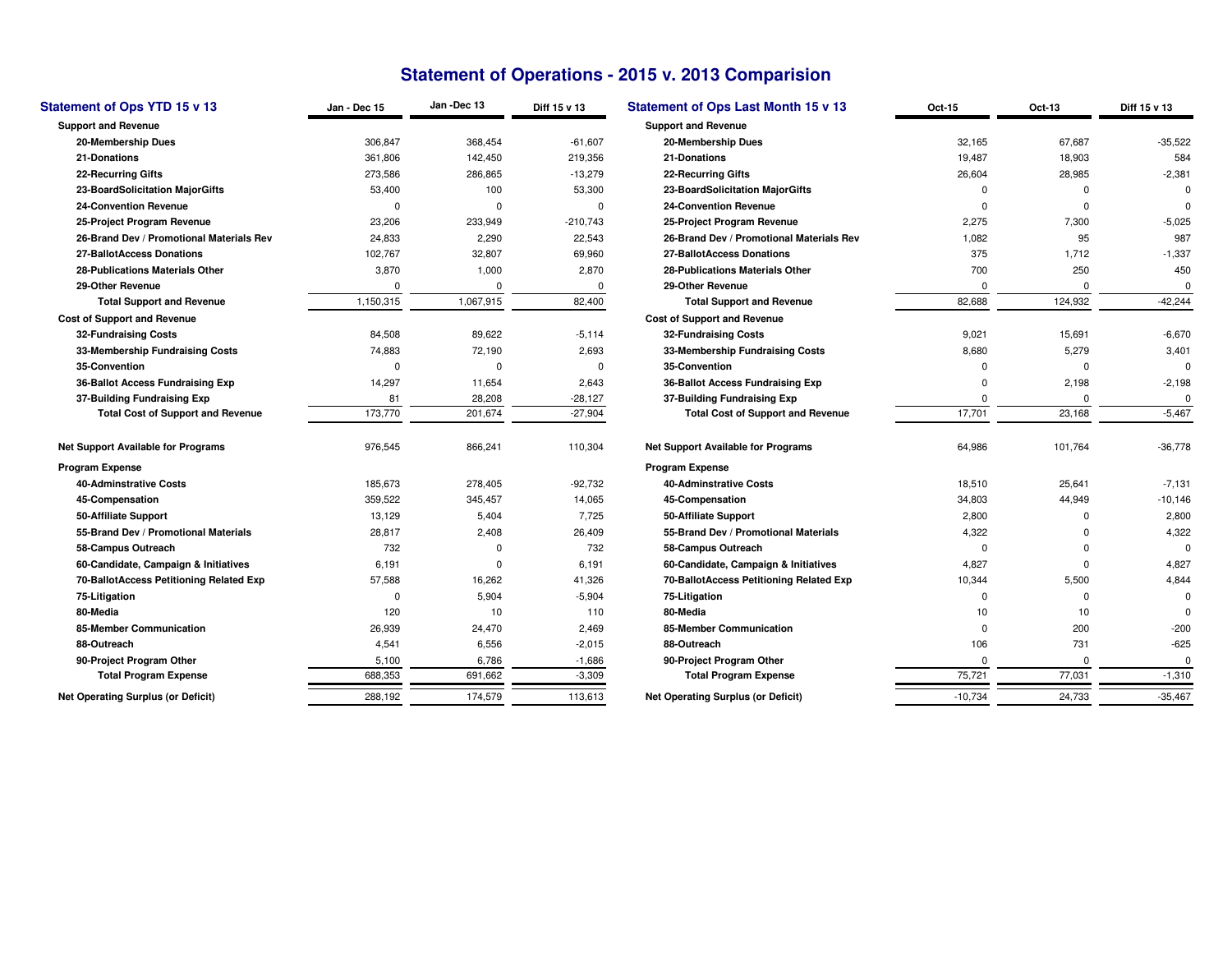#### **Libertarian National Committee, Inc. Standard Statement of Operations - Jan-Dec 2015Budget vs. Actual**

|                                                        | <b>Unrestricted</b><br>Oct-15 | <b>Temp. Restricted</b> | Total Oct 15 | Jan - Dec 15 | 2015 Budget<br>Year to Date | Actual vs.<br><b>Budget YTD</b> | <b>Total Annual</b><br>Budget 2015 | 2015 Budget<br>Remaining |
|--------------------------------------------------------|-------------------------------|-------------------------|--------------|--------------|-----------------------------|---------------------------------|------------------------------------|--------------------------|
| <b>Support and Revenue</b>                             |                               |                         |              |              |                             |                                 |                                    |                          |
| 20-Membership Dues                                     | 32,165.00                     |                         | 32,165.00    | 306,847.01   | 422,500.00                  | (115, 652.99)                   | 507,000.00                         | 200,152.99               |
| 21-Donations                                           | 19,486.91                     |                         | 19,486.91    | 361,806.48   | 201,750.00                  | 160,056.48                      | 242,100.00                         | (119, 706.48)            |
| <b>22-Recurring Gifts</b>                              | 26,603.51                     |                         | 26,603.51    | 273,586.38   | 287,583.33                  | (13,996.95)                     | 345,100.00                         | 71,513.62                |
| 23-Board/ED Solicitation MajorGifts                    | 0.00                          |                         | 0.00         | 53,400.00    | 50,000.00                   | 3,400.00                        | 60,000.00                          | 6,600.00                 |
| <b>24-Convention Revenue</b>                           | 0.00                          |                         | 0.00         | 0.00         | 0.00                        | 0.00                            | 0.00                               | 0.00                     |
| 25-Project Program Revenue                             | 1,225.00                      | 1,050.00                | 2,275.00     | 23,205.63    | 68,583.33                   | (45, 377.70)                    | 82,300.00                          | 59,094.37                |
| 26-Brand Dev / Political Materials Rev                 | 1,082.25                      |                         | 1,082.25     | 24,832.87    | 29,333.33                   | (4,500.46)                      | 35,200.00                          | 10,367.13                |
| 27-BallotAccess Donations                              | 375.00                        |                         | 375.00       | 102,766.50   | 25,083.33                   | 77,683.17                       | 30,100.00                          | (72,666.50)              |
| 28-Membership Communication / Publications             | 700.00                        |                         | 700.00       | 3,869.85     | 3,750.00                    | 119.85                          | 4,500.00                           | 630.15                   |
| 29-Other Revenue                                       | 0.00                          |                         | 0.00         | 0.00         | 0.00                        | 0.00                            | 0.00                               | 0.00                     |
| <b>Total Support and Revenue</b>                       | 81,637.67                     | 1,050.00                | 82,687.67    | 1,150,314.72 | 1,088,583.33                | 61,731.39                       | 1,306,300.00                       | 155,985.28               |
| <b>Cost of Support and Revenue</b>                     |                               |                         |              |              |                             |                                 |                                    |                          |
| 32-Fundraising Costs                                   | 9,021.24                      |                         | 9,021.24     | 84,508.34    | 134,137.58                  | (49,629.24)                     | 160,965.10                         | 76,456.76                |
| 33-Membership Fundraising Costs                        | 8,679.95                      |                         | 8,679.95     | 74,883.45    | 93,166.67                   | (18, 283.22)                    | 111,800.00                         | 36,916.55                |
| 35-Convention                                          | 0.00                          |                         | 0.00         | 0.00         | 0.00                        | 0.00                            | 0.00                               | 0.00                     |
| 36-Ballot Access Fundraising Exp                       | 0.00                          |                         | 0.00         | 14,296.50    | 15,764.00                   | (1,467.50)                      | 15,764.00                          | 1,467.50                 |
| 37-Building Fundraising Exp                            | 0.00                          | 0.00                    | 0.00         | 81.41        | 6,083.33                    | (6,001.92)                      | 7,300.00                           | 7,218.59                 |
| <b>Total Cost of Support and Revenue</b>               | 17,701.19                     | 0.00                    | 17,701.19    | 173,769.70   | 249,151.58                  | (75, 381.88)                    | 295,829.10                         | 122,059.40               |
| <b>Net Support Available for Programs</b>              | 63,936.48                     | 1,050.00                | 64,986.48    | 976,545.02   | 839,431.75                  | 137,113.27                      | 1,010,470.90                       | 33,925.88                |
| <b>Program Expense</b>                                 |                               |                         |              |              |                             |                                 |                                    |                          |
| <b>40-Adminstrative Costs</b>                          | 18,509.55                     | 0.00                    | 18,509.55    | 185,673.43   | 230,097.69                  | (44, 424.26)                    | 276,117.23                         | 90,443.80                |
| 45-Compensation                                        | 34,802.53                     |                         | 34,802.53    | 359,522.33   | 396,416.67                  | (36,894.34)                     | 475,700.00                         | 116,177.67               |
| 50-Affiliate Support                                   | 2,800.00                      |                         | 2,800.00     | 13,128.96    | 12,500.00                   | 628.96                          | 15,000.00                          | 1,871.04                 |
| 55-Brand Dev / Political Materials                     | 4,321.51                      |                         | 4,321.51     | 28,817.30    | 29,166.67                   | (349.37)                        | 35,000.00                          | 6,182.70                 |
| 58-Campus Outreach                                     | 0.00                          | 0.00                    | 0.00         | 732.19       | 2,500.00                    | (1,767.81)                      | 3,000.00                           | 2,267.81                 |
| 60-Candidate, Campaign & Initiatives                   | 4,827.44                      |                         | 4,827.44     | 6,190.54     | 8,333.33                    | (2, 142.79)                     | 10,000.00                          | 3,809.46                 |
| 70-BallotAccess Petitioning Related Exp                | 10,344.00                     |                         | 10,344.00    | 57,587.50    | 102,083.33                  | (44, 495.83)                    | 122,500.00                         | 64,912.50                |
| 75-Litigation                                          | 0.00                          |                         | 0.00         | 0.00         | 11,250.00                   | (11,250.00)                     | 13,500.00                          | 13,500.00                |
| 80-Media                                               | 9.95                          |                         | 9.95         | 120.40       | 83.33                       | 37.07                           | 100.00                             | (20.40)                  |
| <b>85-Member Communication</b>                         | 0.00                          |                         | 0.00         | 26,939.00    | 28,666.67                   | (1,727.67)                      | 34,400.00                          | 7,461.00                 |
| 88-Outreach                                            | 105.99                        |                         | 105.99       | 4,541.41     | 11,833.33                   | (7, 291.92)                     | 14,200.00                          | 9,658.59                 |
| 90-Project Program Other                               | 0.00                          | 0.00                    | 0.00         | 5,100.00     | 7,416.67                    | (2,316.67)                      | 8,900.00                           | 3,800.00                 |
| <b>Total Program Expense</b>                           | 75,720.97                     | 0.00                    | 75,720.97    | 688,353.06   | 840,347.69                  | (151, 994.63)                   | 1,008,417.23                       | 320,064.17               |
| <b>Total Net Operating Surplus (or Deficit)</b>        | (11, 784.49)                  | 1,050.00                | (10, 734.49) | 288,191.96   | (915.94)                    | 289,107.90                      | 2,053.67                           | (286, 138.29)            |
| <b>Unrestricted Net Operating Surplus (or Deficit)</b> |                               |                         | (11,784.49)  | 274,043.63   |                             |                                 | 30,017.67                          |                          |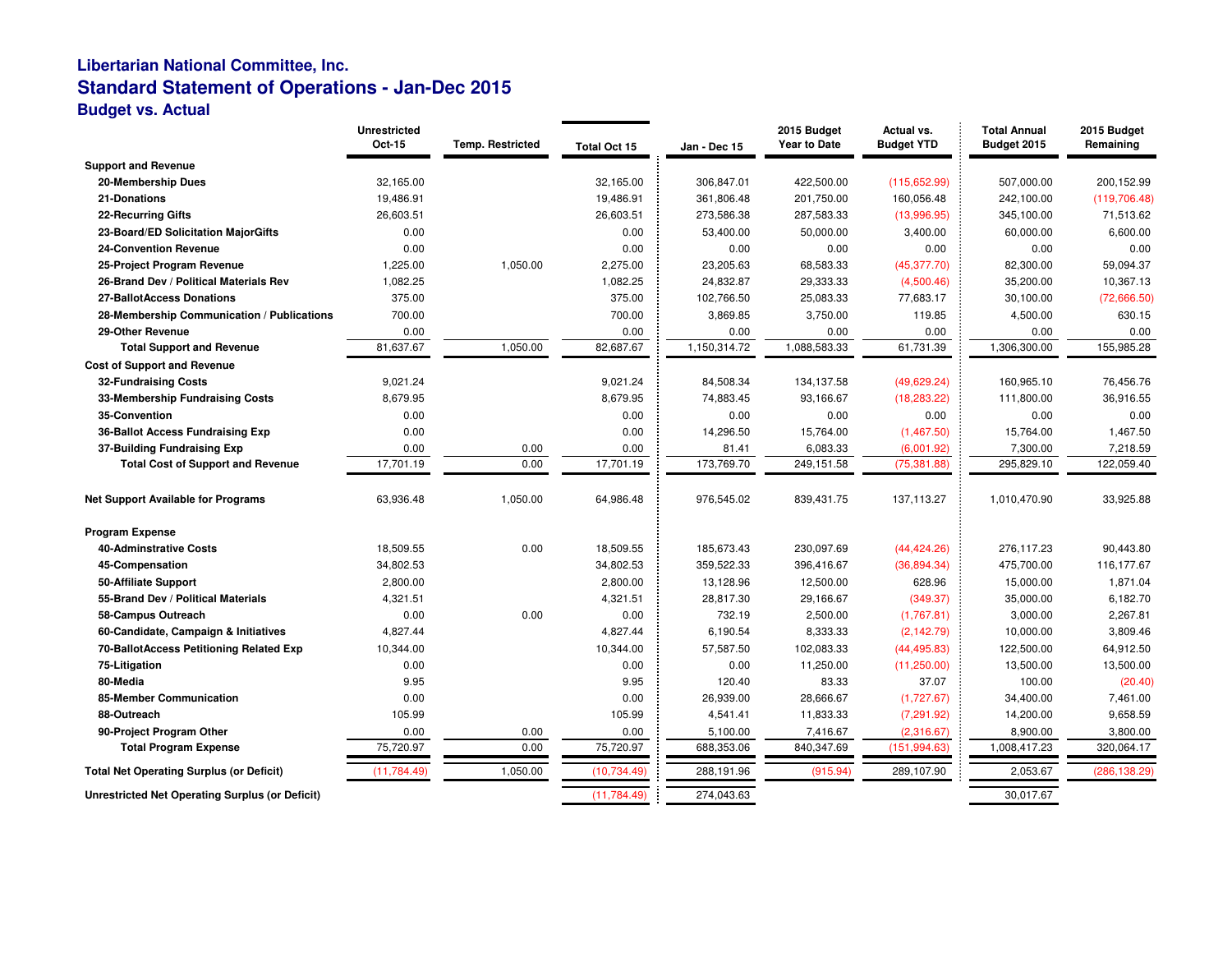## **Libertarian National Committee, Inc.P&L Acct Detail w-Funct Allocation of Exps By Month Plus YTD**

**January through October 2015**

|                                              | Jan 15    | Feb 15     | <b>Mar 15</b> | Apr 15    | <b>May 15</b> | <b>Jun 15</b> | <b>Jul 15</b> | Aug 15     | Sep 15    | Oct 15    | <b>TOTAL</b> |
|----------------------------------------------|-----------|------------|---------------|-----------|---------------|---------------|---------------|------------|-----------|-----------|--------------|
| <b>Ordinary Revenue/Expense</b>              |           |            |               |           |               |               |               |            |           |           |              |
| Revenue                                      |           |            |               |           |               |               |               |            |           |           |              |
| 4000 General Fundraising                     |           |            |               |           |               |               |               |            |           |           |              |
| 4010 Direct Mail Fundraising                 |           |            |               |           |               |               |               |            |           |           |              |
| 4010-10 DM - House Fundraising General       | 26,060.89 | 12,652.00  | 8,731.90      | 3,118.40  | 1,950.40      | 11,474.65     | 13,858.26     | 2,689.55   | 2,617.90  | 8,313.55  | 91,467.50    |
| 4010-11 DM - House Fundraising Renewal       | 185.00    | 0.00       | 425.00        | 25.00     | 250.00        | 375.00        | 600.00        | 540.00     | 200.00    | 155.00    | 2,755.00     |
| 4010-12 · DM - House Fundraising NewDonor    | 50.00     | 0.00       | 0.00          | 25.00     | 0.00          | 100.00        | 0.00          | 0.00       | 0.00      | 100.00    | 275.00       |
| 4010-20 · DM - Donor Renewal                 | 17,493.55 | 14,521.00  | 19,109.99     | 11,450.00 | 5,122.00      | 7,540.00      | 2,840.00      | 26,263.05  | 12,620.00 | 16,835.00 | 133,794.59   |
| 4010-30 · DM - New Donor Prospecting         | 350.00    | 200.00     | 825.00        | 575.00    | 100.00        | 250.00        | 175.00        | 150.00     | 50.00     | 250.00    | 2,925.00     |
| Total 4010 Direct Mail Fundraising           | 44,139.44 | 27,373.00  | 29,091.89     | 15,193.40 | 7,422.40      | 19,739.65     | 17,473.26     | 29,642.60  | 15,487.90 | 25,653.55 | 231,217.09   |
| 4020 Direct Solicitation Major Donor         |           |            |               |           |               |               |               |            |           |           |              |
| 4020-20 - Chair Solicitation                 | 0.00      | 0.00       | 0.00          | 0.00      | 0.00          | 0.00          | 20,000.00     | 0.00       | 0.00      | 0.00      | 20,000.00    |
| 4020-30 - ED Solicitation                    | 0.00      | 0.00       | 33,400.00     | 0.00      | 0.00          | 0.00          | 0.00          | 0.00       | 0.00      | 0.00      | 33,400.00    |
| Total 4020 - Direct Solicitation Major Donor | 0.00      | 0.00       | 33,400.00     | 0.00      | 0.00          | 0.00          | 20,000.00     | 0.00       | 0.00      | 0.00      | 53,400.00    |
| 4030 - Online Contributions - Web            |           |            |               |           |               |               |               |            |           |           |              |
| 4030-10 Online Cont - General                | 3,517.95  | 907.76     | 2,964.00      | 1,431.70  | 872.00        | 3,433.75      | 4,042.00      | 3,430.00   | 854.46    | 598.16    | 22,051.78    |
| 4030-20 Online Cont - Donor Renewal          | 8,483.00  | 9,215.78   | 6,705.42      | 8,838.59  | 2,250.00      | 10,277.65     | 10,440.00     | 8,275.00   | 7,400.00  | 8,605.00  | 80,490.44    |
| 4030-30 Online Cont - New Donor Prosp        | 3,500.00  | 3,425.00   | 3,900.00      | 3,600.00  | 1,500.00      | 2,875.00      | 3,535.00      | 4,405.00   | 2,650.00  | 2,450.00  | 31,840.00    |
| Total 4030 - Online Contributions - Web      | 15,500.95 | 13,548.54  | 13,569.42     | 13,870.29 | 4,622.00      | 16,586.40     | 18,017.00     | 16,110.00  | 10,904.46 | 11,653.16 | 134,382.22   |
| 4040 · Tele Fundraising - Phone Bank         |           |            |               |           |               |               |               |            |           |           |              |
| 4040-10 · Tele Fund - General                | 495.00    | 100.00     | 1,300.00      | 1,990.00  | 175.00        | 3,450.00      | 1,000.00      | 0.00       | 0.00      | 0.00      | 8,510.00     |
| 4040-20 · Tele Fund - Donor Renewal          | 2,225.00  | 3,874.00   | 5,755.00      | 13,320.00 | 3,770.00      | 8,497.00      | 4,510.00      | 4,490.00   | 4,555.98  | 3,770.00  | 54,766.98    |
| Total 4040 · Tele Fundraising - Phone Bank   | 2,720.00  | 3,974.00   | 7,055.00      | 15,310.00 | 3,945.00      | 11,947.00     | 5,510.00      | 4,490.00   | 4,555.98  | 3,770.00  | 63,276.98    |
| 4080 - Recurring Contrib - Pledge            | 26,996.59 | 27,274.97  | 27,828.29     | 27,841.25 | 27,712.25     | 27,565.25     | 27,701.25     | 27,012.01  | 27,051.01 | 26,603.51 | 273,586.38   |
| 4085 · Bequests                              | 0.00      | 225,000.00 | 0.00          | 0.00      | 0.00          | 0.00          | 0.00          | 4,452.00   | 0.00      | 10,575.20 | 240,027.20   |
| 4090 · Ballot Access                         | 0.00      | 0.00       | 2,400.25      | 280.00    | 13,898.00     | 2,029.00      | 19,424.10     | 61,410.15  | 2,950.00  | 375.00    | 102,766.50   |
| Total 4000 General Fundraising               | 89,356.98 | 297,170.51 | 113.344.85    | 72.494.94 | 57.599.65     | 77.867.30     | 108.125.61    | 143,116.76 | 60,949.35 | 78,630.42 | 1,098,656.37 |
| 4100 - Project Revenue                       |           |            |               |           |               |               |               |            |           |           |              |
| 4108 - Building Fund                         | 260.00    | 110.00     | 5,293.64      | 1,296.00  | 11,240.00     | 1,063.00      | 1,129.99      | 43.00      | 25.00     | 1,050.00  | 21,510.63    |
| 4111 · Legal Offense Fund                    | 0.00      | 0.00       | 0.00          | 0.00      | 0.00          | 0.00          | 0.00          | 25.00      | 0.00      | 0.00      | 25.00        |
| Total 4100 - Project Revenue                 | 260.00    | 110.00     | 5,293.64      | 1,296.00  | 11,240.00     | 1,063.00      | 1,129.99      | 68.00      | 25.00     | 1,050.00  | 21,535.63    |
| 4300 - Program Revenue                       |           |            |               |           |               |               |               |            |           |           |              |
| 4340 - LP News                               | 0.00      | 0.00       | 0.00          | 0.00      | 0.00          | 0.00          | 0.00          | 0.00       | 3,169.85  | 700.00    | 3,869.85     |
| 4360 Campaign Support & Initiatives          |           |            |               |           |               |               |               |            |           |           |              |
| 4360-40 Campaign/Candidate Suprt/Traing      | 0.00      | 0.00       | 0.00          | 0.00      | 0.00          | 0.00          | 0.00          | 0.00       | 445.00    | 2,450.00  | 2,895.00     |
| Total 4360 - Campaign Support & Initiatives  | 0.00      | 0.00       | 0.00          | 0.00      | 0.00          | 0.00          | 0.00          | 0.00       | 445.00    | 2,450.00  | 2,895.00     |
| 4375 · Brand / Political Materials           | 877.44    | 6,341.51   | 752.82        | 884.00    | 332.00        | 6,078.65      | 1,699.30      | 1,412.40   | 5,372.50  | 1,082.25  | 24,832.87    |
| Total 4300 · Program Revenue                 | 877.44    | 6,341.51   | 752.82        | 884.00    | 332.00        | 6,078.65      | 1,699.30      | 1,412.40   | 8,987.35  | 4,232.25  | 31,597.72    |
| 4600 · Refunds of Contributions              | 0.00      | (100.00)   | 0.00          | 0.00      | 0.00          | 0.00          | 0.00          | (150.00)   | 0.00      | 0.00      | (250.00)     |
| <b>Total Revenue</b>                         | 90,494.42 | 303,522.02 | 119,391.31    | 74,674.94 | 69,171.65     | 85,008.95     | 110,954.90    | 144,447.16 | 69,961.70 | 83,912.67 | 1,151,539.72 |
| <b>Gross Proceeds</b>                        | 90,494.42 | 303,522.02 | 119,391.31    | 74,674.94 | 69,171.65     | 85,008.95     | 110,954.90    | 144,447.16 | 69,961.70 | 83,912.67 | 1,151,539.72 |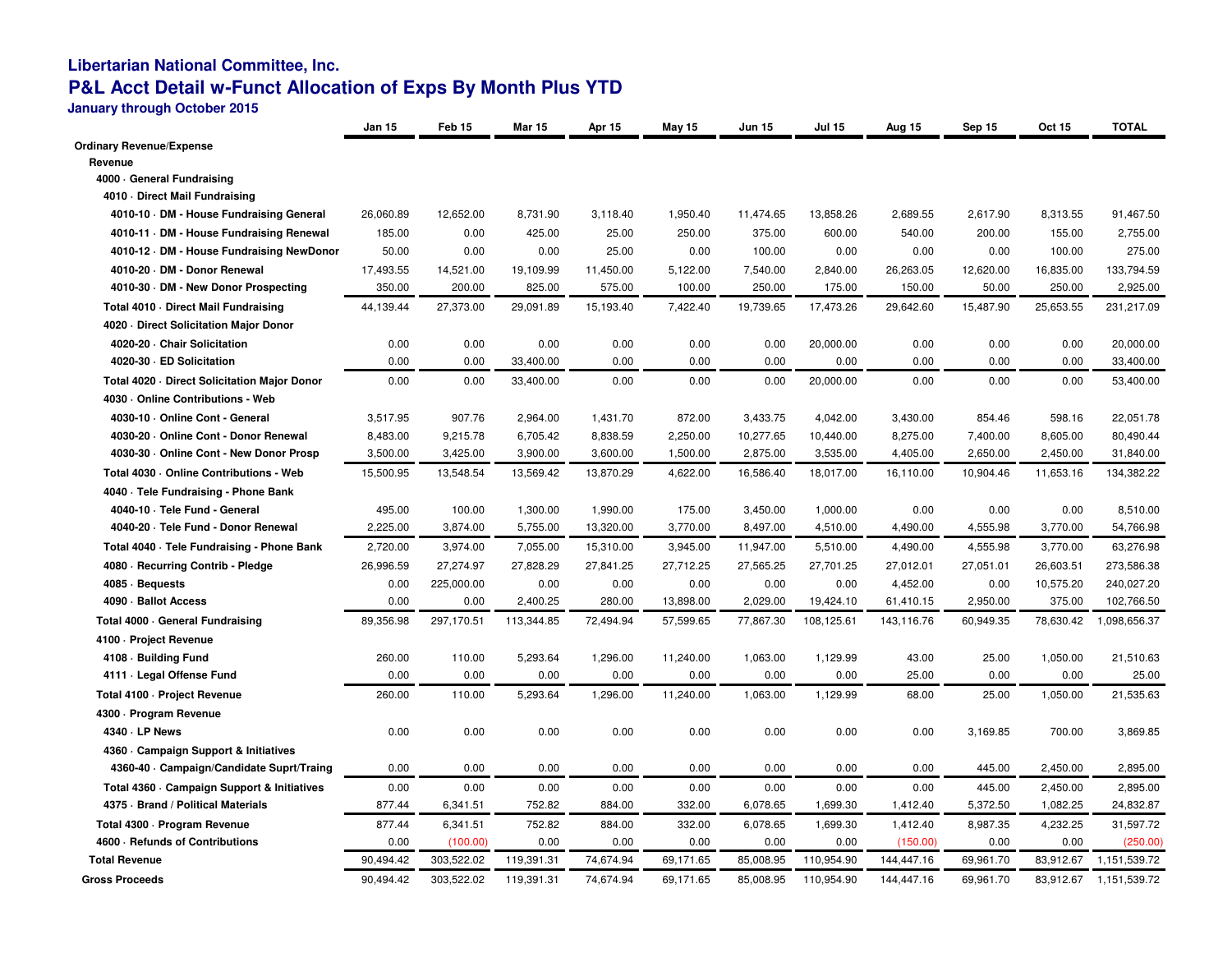|                                             | Jan 15    | Feb <sub>15</sub> | <b>Mar 15</b> | <b>Apr 15</b> | <b>May 15</b> | <b>Jun 15</b> | <b>Jul 15</b> | Aug 15    | Sep 15   | <b>Oct 15</b> | <b>TOTAL</b> |
|---------------------------------------------|-----------|-------------------|---------------|---------------|---------------|---------------|---------------|-----------|----------|---------------|--------------|
| <b>Expense</b>                              |           |                   |               |               |               |               |               |           |          |               |              |
| 7000 General Fundraising Expense            |           |                   |               |               |               |               |               |           |          |               |              |
| 7010 Direct Mail Fundraising Exp            |           |                   |               |               |               |               |               |           |          |               |              |
| 7010-10 · DM - House General Expense        | 412.50    | 4,238.78          | 8,536.22      | 246.29        | 2,675.55      | 12,398.73     | 8,738.28      | 1,380.31  | 1,113.84 | 5,923.56      | 45,664.06    |
| 7010-20 · DM - Donor Renewal Expense        | 2,918.13  | 11,496.56         | 3,055.04      | 2,066.56      | 28.24         | 1,638.11      | 826.95        | 6,329.22  | 2,599.85 | 6,668.22      | 37,626.88    |
| 7010-30 DM - New Donor Prospecting Exp      | 712.50    | 400.00            | 765.53        | 165.00        | 0.00          | 535.50        | 0.00          | 402.19    | 355.25   | 923.39        | 4,259.36     |
| Total 7010 Direct Mail Fundraising Exp      | 4,043.13  | 16,135.34         | 12,356.79     | 2,477.85      | 2,703.79      | 14,572.34     | 9,565.23      | 8,111.72  | 4,068.94 | 13,515.17     | 87,550.30    |
| 7030 - Online Contributions Exp - Web       |           |                   |               |               |               |               |               |           |          |               |              |
| 7030-20 Online Cont Exp - Donor Renewal     | 0.00      | 0.00              | 100.00        | 0.00          | 0.00          | 0.00          | 0.00          | 0.00      | 0.00     | 0.00          | 100.00       |
| 7030-30 Online Cont Exp - New Donor         | 49.84     | 548.29            | 154.35        | 216.99        | 185.92        | 110.46        | 0.00          | 0.00      | 0.00     | 0.00          | 1,265.85     |
| Total 7030 - Online Contributions Exp - Web | 49.84     | 548.29            | 254.35        | 216.99        | 185.92        | 110.46        | 0.00          | 0.00      | 0.00     | 0.00          | 1,365.85     |
| 7040 - Tele Fundraising Expense             |           |                   |               |               |               |               |               |           |          |               |              |
| 7040-10 · Tele Fund Exp - General           | 60.00     | 80.00             | 200.00        | 488.00        | 295.00        | 904.00        | 360.00        | 50.00     | 80.00    | 0.00          | 2,517.00     |
| 7040-20 · Tele Fund Exp - Donor Renewal     | 1,869.25  | 721.25            | 20,430.00     | 1,365.00      | 637.00        | 1,505.50      | 1,241.67      | 1,368.34  | 1,405.01 | 1,088.34      | 31,631.36    |
| Total 7040 - Tele Fundraising Expense       | 1,929.25  | 801.25            | 20,630.00     | 1,853.00      | 932.00        | 2,409.50      | 1,601.67      | 1,418.34  | 1,485.01 | 1,088.34      | 34,148.36    |
| 7080 - Recurring Contrib - Pledge           | 1,032.48  | 3,201.26          | 1,097.61      | 1,101.74      | 4,095.43      | 1,093.11      | 827.60        | 1,084.39  | 1,380.57 | 1,068.55      | 15,982.74    |
| 7085 Building Fund Fundraising Exp          | 81.41     | 0.00              | 0.00          | 0.00          | 0.00          | 0.00          | 0.00          | 0.00      | 0.00     | 0.00          | 81.41        |
| 7090 Ballot Access Fundraising Exp          | 0.00      | 0.00              | 0.00          | 0.00          | 6,364.28      | 0.00          | 3,152.25      | 4,779.97  | 0.00     | 0.00          | 14,296.50    |
| 7095 - Credit Card Prc Fees                 | 1,861.69  | 1,584.66          | 1,280.77      | 2,192.00      | 2,277.06      | 2,305.62      | 2,466.88      | 2,682.59  | 1,664.14 | 2,029.13      | 20,344.54    |
| 7099 Gen Fundraising Staff Salary           | 4,619.60  | 4,325.40          | 5,849.85      | 3,888.06      | 2,451.22      | 3,616.01      | 3,471.70      | 2,444.78  | 0.00     | 0.00          | 30,666.62    |
| Total 7000 General Fundraising Expense      | 13,617.40 | 26,596.20         | 41,469.37     | 11,729.64     | 19,009.70     | 24,107.04     | 21,085.33     | 20,521.79 | 8,598.66 | 17,701.19     | 204,436.32   |
| 7100 - Project-Related Expenses             |           |                   |               |               |               |               |               |           |          |               |              |
| 7106 - Campus Outreach Project              |           |                   |               |               |               |               |               |           |          |               |              |
| 7106-10 - Campus Outreach General           | 0.00      | 732.19            | 0.00          | 0.00          | 0.00          | 0.00          | 0.00          | 0.00      | 0.00     | 0.00          | 732.19       |
| 7106-20 - Campus Outreach Staff Salary      | 424.25    | 920.30            | 952.30        | 100.99        | 0.00          | 0.00          | 0.00          | 0.00      | 0.00     | 0.00          | 2,397.84     |
| Total 7106 - Campus Outreach Project        | 424.25    | 1,652.49          | 952.30        | 100.99        | 0.00          | 0.00          | 0.00          | 0.00      | 0.00     | 0.00          | 3,130.03     |
| 7111 - Legal Offense Fund                   | 0.00      | 0.00              | 0.00          | 0.00          | 0.00          | 5,000.00      | 100.00        | 0.00      | 0.00     | 0.00          | 5,100.00     |
| Total 7100 - Project-Related Expenses       | 424.25    | 1,652.49          | 952.30        | 100.99        | 0.00          | 5,000.00      | 100.00        | 0.00      | 0.00     | 0.00          | 8,230.03     |
| 7200 - Events and Conventions Exp           |           |                   |               |               |               |               |               |           |          |               |              |
| 7200-40 · Events & Conv Staff Salary        | 94.28     | 92.03             | 204.06        | 50.49         | 175.09        | 63.44         | 146.69        | 152.80    | 0.00     | 0.00          | 978.88       |
| Total 7200 - Events and Conventions Exp     | 94.28     | 92.03             | 204.06        | 50.49         | 175.09        | 63.44         | 146.69        | 152.80    | 0.00     | 0.00          | 978.88       |
| 7300 - Program-Related Expenses             |           |                   |               |               |               |               |               |           |          |               |              |
| 7310 - Affiliate Support                    |           |                   |               |               |               |               |               |           |          |               |              |
| 7310-10 - Affiliate Development & Support   | 0.00      | 0.00              | 0.00          | 3,556.46      | 154.20        | 125.80        | 1,400.00      | 892.50    | 4,200.00 | 2,800.00      | 13,128.96    |
| 7310-20 - Affiliate Support Staff Salary    | 942.78    | 690.22            | 816.26        | 1,969.28      | 481.49        | 1,522.53      | 733.46        | 509.33    | 0.00     | 0.00          | 7,665.35     |
| Total 7310 - Affiliate Support              | 942.78    | 690.22            | 816.26        | 5,525.74      | 635.69        | 1,648.33      | 2,133.46      | 1,401.83  | 4,200.00 | 2,800.00      | 20,794.31    |
| 7320 Outreach - PR & Marketing              |           |                   |               |               |               |               |               |           |          |               |              |
| 7320-10 Outreach PR & Marketing General     | 0.00      | 0.00              | 0.00          | 1,575.00      | 1,250.00      | 0.00          | 169.65        | 1,440.77  | 0.00     | 105.99        | 4,541.41     |
| 7320-20 Outreach PR Mrktng Staff Salary     | 1,414.16  | 1,288.42          | 1,700.54      | 1,161.37      | 2,232.36      | 1,776.29      | 1,222.43      | 2,954.11  | 0.00     | 0.00          | 13,749.68    |
| Total 7320 · Outreach - PR & Marketing      | 1,414.16  | 1,288.42          | 1,700.54      | 2,736.37      | 3,482.36      | 1,776.29      | 1,392.08      | 4,394.88  | 0.00     | 105.99        | 18,291.09    |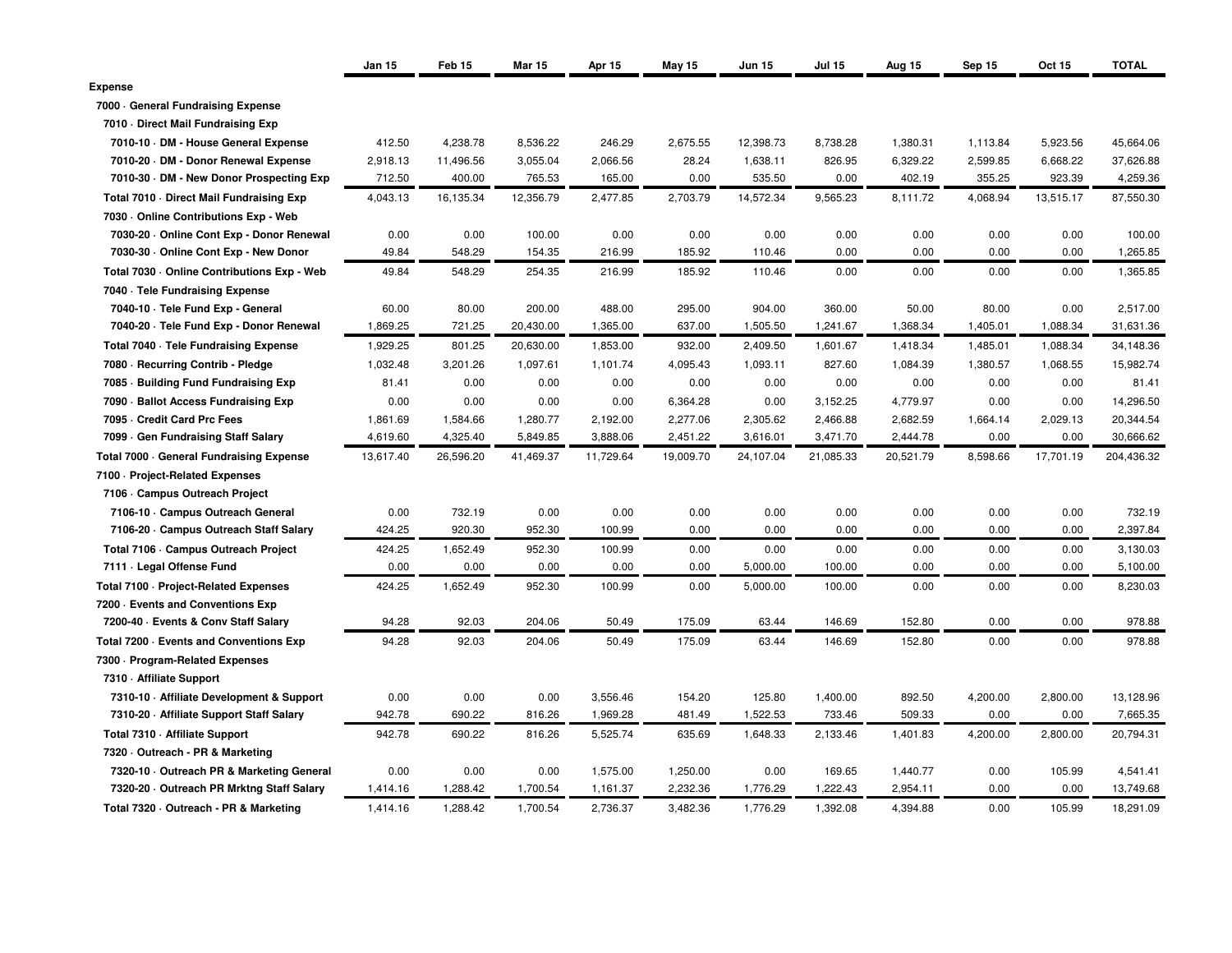|                                             | Jan 15    | Feb 15    | <b>Mar 15</b> | Apr 15    | <b>May 15</b> | <b>Jun 15</b> | <b>Jul 15</b> | Aug 15    | Sep 15     | Oct 15    | <b>TOTAL</b> |
|---------------------------------------------|-----------|-----------|---------------|-----------|---------------|---------------|---------------|-----------|------------|-----------|--------------|
| 7330 - Media Relations                      |           |           |               |           |               |               |               |           |            |           |              |
| 7330-10 - Media Relations General           | 9.95      | 10.95     | 29.85         | 9.95      | 9.95          | 9.95          | 9.95          | 9.95      | 9.95       | 9.95      | 120.40       |
| 7330-20 - Media Relations Staff Salary      | 707.08    | 552.18    | 1,020.32      | 555.44    | 393.95        | 380.63        | 537.87        | 305.60    | 0.00       | 0.00      | 4,453.07     |
| Total 7330 - Media Relations                | 717.03    | 563.13    | 1,050.17      | 565.39    | 403.90        | 390.58        | 547.82        | 315.55    | 9.95       | 9.95      | 4,573.47     |
| 7340 Membership Communications              |           |           |               |           |               |               |               |           |            |           |              |
| 7340-10 - LP News                           | 0.00      | 9,288.02  | 0.00          | 200.00    | 8,280.65      | 0.00          | 980.00        | 7,777.33  | 413.00     | 0.00      | 26,939.00    |
| 7340-20 Mem Comm & Support Staff Salary     | 5,845.21  | 5,199.68  | 6,734.13      | 5,756.35  | 4,508.48      | 6,787.96      | 5,769.87      | 5,959.16  | 1,981.37   | 2,026.49  | 50,568.70    |
| Total 7340 - Membership Communications      | 5,845.21  | 14,487.70 | 6,734.13      | 5,956.35  | 12,789.13     | 6,787.96      | 6,749.87      | 13,736.49 | 2,394.37   | 2,026.49  | 77,507.70    |
| 7360 Campaign Support & Initiatives         |           |           |               |           |               |               |               |           |            |           |              |
| 7360-40 Campaign/Candidate Suprt/Traing     | 0.00      | 0.00      | 0.00          | 0.00      | 0.00          | 0.00          | 0.00          | 0.00      | 1,363.10   | 6,052.44  | 7,415.54     |
| 7360-60 - Camp/Cand Support -Staff Salary   | 659.94    | 1,058.34  | 1,292.41      | 908.90    | 1,181.84      | 1,649.41      | 1,271.33      | 1,324.26  | 1,981.37   | 2,026.49  | 13,354.29    |
| Total 7360 - Campaign Support & Initiatives | 659.94    | 1,058.34  | 1,292.41      | 908.90    | 1,181.84      | 1,649.41      | 1,271.33      | 1,324.26  | 3,344.47   | 8,078.93  | 20,769.83    |
| 7375 - Brand Development                    |           |           |               |           |               |               |               |           |            |           |              |
| 7375-10 - Brand / Political Materials       | 2,866.93  | 2,438.25  | 2,504.38      | 483.34    | 2,858.49      | 4,253.24      | 1,640.43      | 2,191.05  | 5,259.68   | 4,321.51  | 28,817.30    |
| 7375-20 Brand Development Staff Salary      | 471.39    | 506.16    | 952.30        | 605.93    | 525.26        | 824.70        | 635.66        | 407.46    | 0.00       | 0.00      | 4,928.86     |
| Total 7375 - Brand Development              | 3,338.32  | 2,944.41  | 3,456.68      | 1,089.27  | 3,383.75      | 5,077.94      | 2,276.09      | 2,598.51  | 5,259.68   | 4,321.51  | 33,746.16    |
| 7380 · Ballot Access - Other                |           |           |               |           |               |               |               |           |            |           |              |
| 7380-10 Ballot Access Petitioning Exp.      | 0.00      | 0.00      | 2,307.50      | 20,100.00 | 2,590.00      | 0.00          | 0.00          | 5,598.00  | 13,598.00  | 10,344.00 | 54,537.50    |
| 7380-40 · Ballot Access Lobbing             | 0.00      | 0.00      | 50.00         | 3,000.00  | 0.00          | 0.00          | 0.00          | 0.00      | 0.00       | 0.00      | 3,050.00     |
| 7380-50 · B/A & Petitioning Staff Salary    | 188.56    | 276.09    | 680.22        | 807.91    | 700.35        | 697.83        | 1,124.64      | 1,324.26  | 0.00       | 0.00      | 5,799.86     |
| Total 7380 - Ballot Access - Other          | 188.56    | 276.09    | 3,037.72      | 23,907.91 | 3,290.35      | 697.83        | 1,124.64      | 6,922.26  | 13,598.00  | 10,344.00 | 63,387.36    |
| Total 7300 · Program-Related Expenses       | 13,106.00 | 21,308.31 | 18,087.91     | 40,689.93 | 25,167.02     | 18,028.34     | 15,495.29     | 30,693.78 | 28,806.47  | 27,686.87 | 239,069.92   |
| 8000 · Salary & Related Expense             |           |           |               |           |               |               |               |           |            |           |              |
| 8005 · Salary Bonus Sick & Vac (Admn)       | 7,817.16  | 7,494.85  | 12,962.57     | 8,911.50  | 8,778.38      | 13,695.87     | 8,843.55      | 9,798.55  | 20,348.73  | 20,928.09 | 119,579.25   |
| 8010 - Hourly Wages (Admin Portion)         | 290.71    | 419.71    | 573.72        | 328.96    | 194.83        | 447.55        | 544.72        | 133.38    | 455.62     | 350.02    | 3,739.22     |
| 8015 Contract & Paid Internships            | 4,546.11  | 6,144.98  | 6,704.22      | 5,942.99  | 4,668.00      | 7,002.00      | 1,727.00      | 2,896.00  | 5,044.66   | 3,987.42  | 48,663.38    |
| 8020 - Employer Cont to P/R Tax             | 1,682.91  | 1,711.62  | 3,205.69      | 1,744.68  | 1,666.41      | 1,707.14      | 2,431.11      | 1,449.66  | 1,717.43   | 1,661.91  | 18,978.56    |
| 8030 · Employer Cont to 401K & Adm          | 588.48    | 739.48    | 1,166.60      | 608.78    | 590.78        | 2,140.78      | 843.19        | 509.78    | 608.78     | 590.78    | 8,387.43     |
| 8040 · Fed & State Unemployment             | 756.76    | 333.57    | 107.10        | 30.92     | 16.34         | 34.68         | 42.17         | 9.72      | 14.74      | 0.00      | 1,346.00     |
| 8060 - Health Insurance                     | 2,453.06  | 1,670.06  | 2,453.06      | 2,061.56  | 2,061.56      | 2,061.56      | 2,061.56      | 3,321.44  | (1,365.78) | 3,090.60  | 19,868.68    |
| 8065 · Workers Comp Insurance               | 0.00      | 0.00      | 0.00          | 870.00    | 27.00         | 0.00          | 0.00          | 0.00      | 152.00     | 0.00      | 1,049.00     |
| 8070 Other Bens, Gdwill & Training          | 0.00      | 0.00      | 0.00          | 0.00      | 60.00         | 0.00          | 0.00          | 0.00      | 0.00       | 0.00      | 60.00        |
| 8080 · Payroll Service Fees                 | 209.74    | 140.01    | 139.99        | 140.00    | 140.03        | 264.46        | 31.01         | 140.01    | 309.95     | 140.73    | 1,655.93     |
| Total 8000 · Salary & Related Expense       | 18,344.93 | 18,654.28 | 27,312.95     | 20,639.39 | 18,203.33     | 27,354.04     | 16,524.31     | 18,258.54 | 27,286.13  | 30,749.55 | 223,327.45   |
| 8100 · Admin & Overhead Expense             |           |           |               |           |               |               |               |           |            |           |              |
| 8110 Ofc Supplies & Non Cap Equipt          | 945.90    | 376.70    | 1,328.51      | 420.08    | 351.23        | 520.72        | 797.86        | 268.51    | 273.51     | 750.21    | 6,033.23     |
| 8120 · Telephone & Data Services            | 208.05    | 1,066.62  | 1,037.85      | 1,155.98  | 1,305.46      | 1,041.62      | 1,446.18      | 1,133.18  | 1,207.05   | 1,448.37  | 11,050.36    |
| 8125 · Equipment Leases & Maint.            | 755.62    | 755.62    | 1,321.49      | 189.75    | 755.62        | 755.62        | 755.62        | 784.18    | 1,321.49   | 411.29    | 7,806.30     |
| 8130 · Postage & Shipping                   | 1,434.05  | 384.85    | 542.17        | 1,675.27  | 121.26        | (15.29)       | 581.45        | 354.72    | 269.44     | 330.87    | 5,678.79     |
| 8140 · Travel, Meeting, & Meals Exp         | 0.00      | 1,281.40  | 16.00         | 56.65     | 0.00          | 4.00          | 0.00          | 1,589.14  | 0.00       | 584.40    | 3,531.59     |
| 8160 - Insurance                            | 500.00    | 0.00      | 0.00          | 4,391.29  | 3,946.00      | 0.00          | 0.00          | 0.00      | 0.00       | 0.00      | 8,837.29     |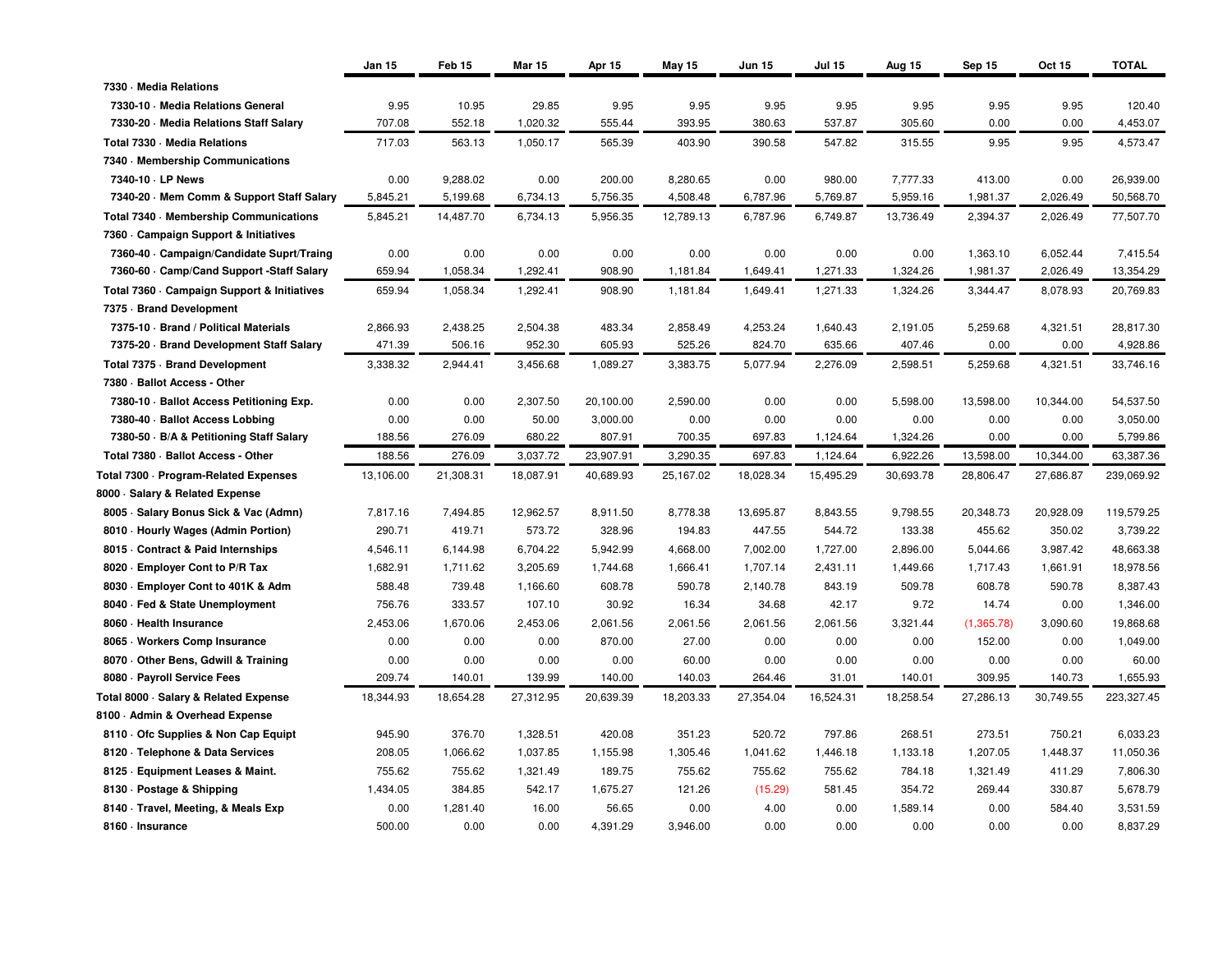|                                           | <b>Jan 15</b> | Feb <sub>15</sub> | <b>Mar 15</b> | Apr 15       | May 15      | <b>Jun 15</b> | <b>Jul 15</b> | Aug 15    | Sep 15       | Oct 15       | <b>TOTAL</b> |
|-------------------------------------------|---------------|-------------------|---------------|--------------|-------------|---------------|---------------|-----------|--------------|--------------|--------------|
| 8170 Occupancy Expenses                   |               |                   |               |              |             |               |               |           |              |              |              |
| 8170-10 Mortgage Interest Expense         | 2,070.54      | 2,070.54          | 1,863.89      | 2,055.78     | 1,948.01    | 1,981.38      | 1,911.14      | 1,951.18  | 1,945.88     | 1,879.24     | 19,677.58    |
| 8170-20 - Utilities Expense               | 435.78        | 611.55            | 602.44        | 352.08       | 254.39      | 361.50        | 378.31        | 475.49    | 464.55       | 454.42       | 4,390.51     |
| 8170-30 · Property Taxes, Fees & Permits  | 736.83        | 736.83            | 736.83        | 736.83       | 736.83      | 736.86        | 736.83        | 736.83    | 736.83       | 736.83       | 7,368.33     |
| 8170-40 Maintenance, Cleaning & Repairs   | 600.01        | 1,356.76          | 1,437.48      | 713.87       | 652.64      | 2,790.44      | 766.32        | 1,247.04  | 515.88       | 913.73       | 10,994.17    |
| 8170-50 - Property Insurance              | 0.00          | 0.00              | 0.00          | 2,437.00     | 0.00        | 0.00          | 0.00          | 0.00      | 0.00         | 0.00         | 2,437.00     |
| 8170-60 - Assc Fees, Rent & Storage       | 302.00        | 482.00            | 392.00        | 392.00       | 392.00      | 3,138.00      | 971.70        | 719.00    | 719.00       | 719.00       | 8,226.70     |
| 8170-70 Office Move Related Expenses      | 0.00          | 0.00              | 0.00          | 0.00         | 0.00        | 400.95        | 112.70        | 0.00      | 0.00         | 0.00         | 513.65       |
| Total 8170 - Occupancy Expenses           | 4,145.16      | 5,257.68          | 5,032.64      | 6,687.56     | 3,983.87    | 9,409.13      | 4.877.00      | 5,129.54  | 4,382.14     | 4,703.22     | 53,607.94    |
| 8180 - Printing & Copying                 | 0.00          | 75.47             | 714.25        | 107.82       | 1,068.13    | 528.45        | 379.97        | 539.86    | 808.79       | 816.18       | 5,038.92     |
| 8190 - Software, Hardware & Other IT      | 4,335.01      | 4,166.88          | 5,921.93      | 4,943.23     | 4,182.32    | 5,345.02      | 4,115.63      | 3,955.04  | 4,549.57     | 5,815.33     | 47,329.96    |
| 8195 Other Expenses & Bank Fees           | 263.85        | 285.54            | 270.32        | 299.02       | 265.84      | 300.53        | 302.79        | 282.42    | 704.50       | 317.04       | 3,291.85     |
| Total 8100 · Admin & Overhead Expense     | 12,587.64     | 13,650.76         | 16,185.16     | 19,926.65    | 15,979.73   | 17,889.80     | 13,256.50     | 14,036.59 | 13,516.49    | 15,176.91    | 152,206.23   |
| 8200 - Professional Services              |               |                   |               |              |             |               |               |           |              |              |              |
| 8210 · Legal                              |               |                   |               |              |             |               |               |           |              |              |              |
| 8210-10 · Legal - General                 | 334.00        | 41.00             | 0.00          | 25.00        | 0.00        | 0.00          | 0.00          | 0.00      | 0.00         | 0.00         | 400.00       |
| 8210-30 - Litigation-Lobbing Staff Salary | 94.28         | 184.07            | 272.09        | 201.98       | 262.63      | 317.19        | 146.69        | 152.80    | 0.00         | 0.00         | 1,631.73     |
| Total 8210 - Legal                        | 428.28        | 225.07            | 272.09        | 226.98       | 262.63      | 317.19        | 146.69        | 152.80    | 0.00         | 0.00         | 2,031.73     |
| 8220 - Accounting                         | 0.00          | 0.00              | 0.00          | 0.00         | 0.00        | 12,655.80     | 0.00          | 0.00      | 0.00         | 1,435.00     | 14,090.80    |
| 8230 - FEC Filing & Consulting            | 1,500.00      | 1,500.00          | 1,500.00      | 1,500.00     | 1,500.00    | 1,500.00      | 1,500.00      | 1,500.00  | 1,500.00     | 1,500.00     | 15,000.00    |
| Total 8200 - Professional Services        | 1,928.28      | 1,725.07          | 1,772.09      | 1,726.98     | 1,762.63    | 14,472.99     | 1.646.69      | 1.652.80  | 1,500.00     | 2,935.00     | 31,122.53    |
| 8300 Depreciation Expense                 | 397.64        | 397.64            | 397.64        | 397.64       | 397.64      | 397.64        | 397.64        | 397.64    | 397.64       | 397.64       | 3,976.40     |
| <b>Total Expense</b>                      | 60,500.42     | 84,076.78         | 106,381.48    | 95,261.71    | 80,695.14   | 107,313.29    | 68,652.45     | 85,713.94 | 80,105.39    | 94,647.16    | 863,347.76   |
| <b>Net Ordinary Revenue</b>               | 29,994.00     | 219,445.24        | 13,009.83     | (20, 586.77) | (11,523.49) | (22, 304.34)  | 42,302.45     | 58,733.22 | (10, 143.69) | (10, 734.49) | 288,191.96   |
| Net Proceeds                              | 29,994.00     | 219,445.24        | 13,009.83     | (20, 586.77) | (11,523.49) | (22, 304.34)  | 42,302.45     | 58,733.22 | (10, 143.69) | (10, 734.49) | 288,191.96   |
|                                           |               |                   |               |              |             |               |               |           |              |              |              |

**Net**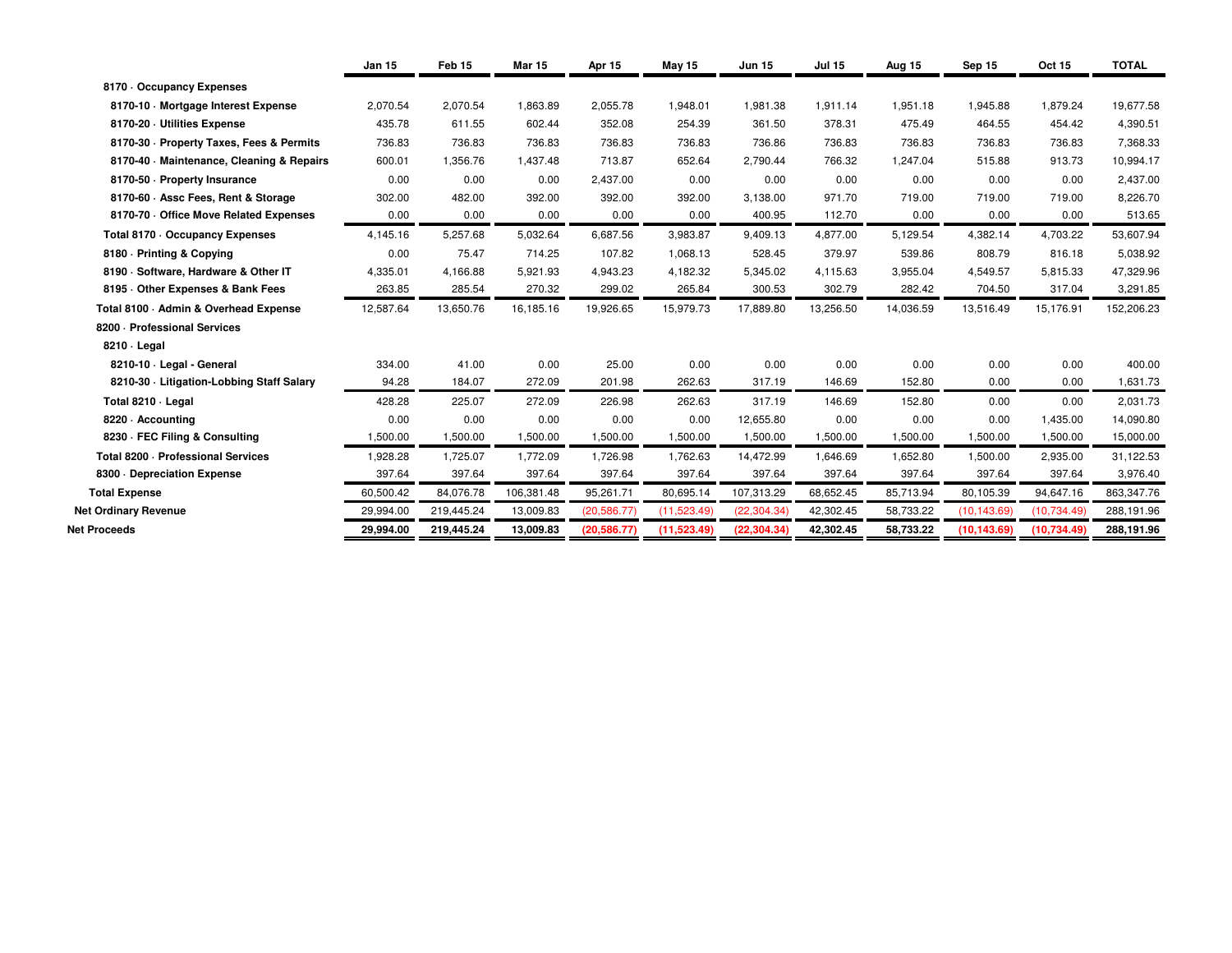# **Libertarian National Committee, Inc. Balance Sheet Current vs Prior Month**

**As of October 31, 2015**

|                                        | Oct 31, 15    | Sep 30, 15    | \$ Change   | % Change   |
|----------------------------------------|---------------|---------------|-------------|------------|
| <b>ASSETS</b>                          |               |               |             |            |
| <b>Current Assets</b>                  |               |               |             |            |
| <b>Checking/Savings</b>                |               |               |             |            |
| 11 Cash                                |               |               |             |            |
| 111U · PNC Check Acct 1 (Unrestricted) | 57,952.36     | 57,571.81     | 380.55      | 0.66%      |
| 112U · BBT Check Acct 1 (Unrestricted) | 28,461.23     | 48,161.25     | (19,700.02) | (40.9%     |
| 113R · PNC Check Acct 2 (Restricted)   | 6,324.57      | 4,989.57      | 1,335.00    | 26.76%     |
| 114R · BBT Chck Acct 2 (Restricted BF) | 3,466.48      | 2,416.48      | 1,050.00    | 43.45%     |
| Total 11 Cash                          | 96,204.64     | 113,139.11    | (16,934.47) | (14.97%)   |
| <b>Total Checking/Savings</b>          | 96,204.64     | 113,139.11    | (16,934.47) | (14.97%)   |
| <b>Other Current Assets</b>            |               |               |             |            |
| 16 - Prepaid Expenses                  |               |               |             |            |
| 161 - Bulk Mail Account                |               |               |             |            |
| 161-10 - Prepaid Bulk Mail VA          | 1,264.89      | 1,009.31      | 255.58      | 25.32%     |
| 161-20 - Prepaid Bulk Mail DC          | 565.07        | 565.07        | 0.00        | 0.0%       |
| Total 161 - Bulk Mail Account          | 1,829.96      | 1,574.38      | 255.58      | 16.23%     |
| 165 - Prepaid Licenses                 | 1,030.00      | 2,060.00      | (1,030.00)  | $(50.0\%)$ |
| Total 16 - Prepaid Expenses            | 2,859.96      | 3,634.38      | (774.42)    | (21.31%)   |
| <b>Total Other Current Assets</b>      | 2.859.96      | 3,634.38      | (774.42)    | (21.31%)   |
| <b>Total Current Assets</b>            | 99,064.60     | 116,773.49    | (17,708.89) | (15.17%)   |
| <b>Fixed Assets</b>                    |               |               |             |            |
| 17 · Fixed Assets                      |               |               |             |            |
| 172 - Furniture & Fixtures             | 25,878.73     | 25,878.73     | 0.00        | 0.0%       |
| 173 - Office Equipment                 | 3,159.99      | 3,159.99      | 0.00        | $0.0\%$    |
| 174 - Computer Hardware                | 22,801.27     | 22,801.27     | 0.00        | 0.0%       |
| 175 - Computer Software                | 84,645.15     | 84,645.15     | 0.00        | 0.0%       |
| 176 - Capital Lease Assets             | 38,451.54     | 38,451.54     | 0.00        | 0.0%       |
| 177 - Office Building                  |               |               |             |            |
| 177-10 - Physical Structure            | 477,119.00    | 477,119.00    | 0.00        | $0.0\%$    |
| 177-20 · Land                          | 347,881.00    | 347,881.00    | 0.00        | 0.0%       |
| Total 177 - Office Building            | 825,000.00    | 825,000.00    | 0.00        | $0.0\%$    |
| 178 Ofc Imprmnt Acq & Capt Expense     | 44,697.11     | 44,697.11     | 0.00        | 0.0%       |
| 179 - Accumulated Depreciation         | (151, 291.34) | (150, 893.70) | (397.64)    | (0.26%)    |
| <b>Total 17 - Fixed Assets</b>         | 893,342.45    | 893,740.09    | (397.64)    | $(0.04\%)$ |
| <b>Total Fixed Assets</b>              | 893,342.45    | 893,740.09    | (397.64)    | $(0.04\%)$ |
| <b>Other Assets</b>                    |               |               |             |            |
| 18 - Non Current Collectables          |               |               |             |            |
| 180 · Bequests Expected - Non Current  | 202,175.20    | 191,600.00    | 10,575.20   | 5.52%      |
| Total 18 - Non Current Collectables    | 202,175.20    | 191,600.00    | 10,575.20   | 5.52%      |
| <b>Total Other Assets</b>              | 202,175.20    | 191,600.00    | 10,575.20   | 5.52%      |
| <b>TOTAL ASSETS</b>                    | 1,194,582.25  | 1,202,113.58  | (7,531.33)  | (0.63%)    |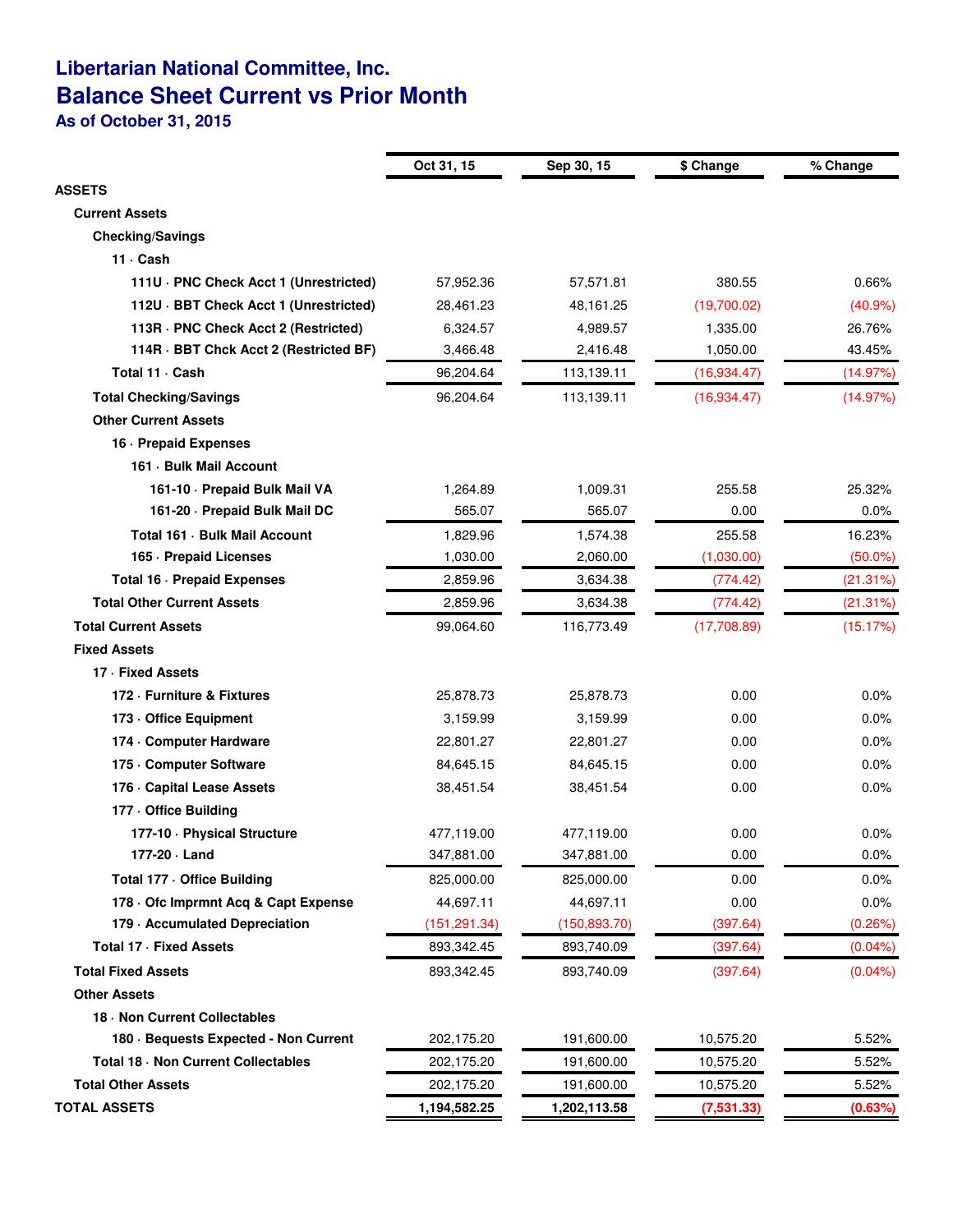|                                        | Oct 31, 15   | Sep 30, 15   | \$ Change    | % Change   |
|----------------------------------------|--------------|--------------|--------------|------------|
| <b>LIABILITIES &amp; EQUITY</b>        |              |              |              |            |
| <b>Liabilities</b>                     |              |              |              |            |
| <b>Current Liabilities</b>             |              |              |              |            |
| <b>Other Current Liabilities</b>       |              |              |              |            |
| 24 - Accrued Expenses                  |              |              |              |            |
| 241 - Accrued Payroll                  | 12,309.26    | 9,795.55     | 2,513.71     | 25.66%     |
| 242 - Accrued Vacation                 | 25,868.00    | 24,775.00    | 1,093.00     | 4.41%      |
| 245 Accrued Real Estate Tax            | 2,947.32     | 2,210.49     | 736.83       | 33.33%     |
| Total 24 · Accrued Expenses            | 41,124.58    | 36,781.04    | 4,343.54     | 11.81%     |
| 25 - Accrued Payroll Taxes             |              |              |              |            |
| $252 \cdot 401(k)$ Liability           | 2,658.48     | 4,112.89     | (1,454.41)   | (35.36%)   |
| Total 25 · Accrued Payroll Taxes       | 2,658.48     | 4,112.89     | (1,454.41)   | (35.36%)   |
| 27 - Deferred Liabilities              |              |              |              |            |
| 272 - Deferred Convention Revenue      | 1,335.00     | 0.00         | 1,335.00     | 100.0%     |
| Total 27 - Deferred Liabilities        | 1,335.00     | 0.00         | 1,335.00     | 100.0%     |
| <b>Total Other Current Liabilities</b> | 45,118.06    | 40,893.93    | 4,224.13     | 10.33%     |
| <b>Total Current Liabilities</b>       | 45,118.06    | 40,893.93    | 4,224.13     | 10.33%     |
| <b>Long Term Liabilities</b>           |              |              |              |            |
| 28 - Long Term Liabilities             |              |              |              |            |
| 281 - Capital Lease Liability Current  | 7,254.74     | 7,254.74     | 0.00         | 0.0%       |
| 282 - Capital Lease Non Current        | 26,489.87    | 26,489.87    | 0.00         | 0.0%       |
| Total 28 - Long Term Liabilities       | 33,744.61    | 33,744.61    | 0.00         | $0.0\%$    |
| 29 - Loans & Mortgages (Principle)     | 463,946.73   | 464,967.70   | (1,020.97)   | (0.22%)    |
| <b>Total Long Term Liabilities</b>     | 497,691.34   | 498,712.31   | (1,020.97)   | $(0.21\%)$ |
| <b>Total Liabilities</b>               | 542,809.40   | 539,606.24   | 3,203.16     | 0.59%      |
| <b>Equity</b>                          |              |              |              |            |
| 31 General Operating                   | 355,124.84   | 356,174.84   | (1,050.00)   | (0.3%)     |
| 32 · Temp. Restricted Balances         |              |              |              |            |
| 3204 · Fund - Campus                   | 2,555.41     | 2,555.41     | 0.00         | $0.0\%$    |
| 3210 Fund - Building                   | 3,466.48     | 2,416.48     | 1,050.00     | 43.45%     |
| 3211 Fund - Radio Ad Project           | 348.55       | 348.55       | 0.00         | 0.0%       |
| 3213 · Fund - Legal Offense Fund       | 2,085.61     | 2,085.61     | 0.00         | $0.0\%$    |
| Total 32 · Temp. Restricted Balances   | 8,456.05     | 7,406.05     | 1,050.00     | 14.18%     |
| <b>Net Assets</b>                      | 288,191.96   | 298,926.45   | (10, 734.49) | (3.59%)    |
| <b>Total Equity</b>                    | 651,772.85   | 662,507.34   | (10, 734.49) | (1.62%)    |
| <b>TOTAL LIABILITIES &amp; EQUITY</b>  | 1,194,582.25 | 1,202,113.58 | (7,531.33)   | (0.63%)    |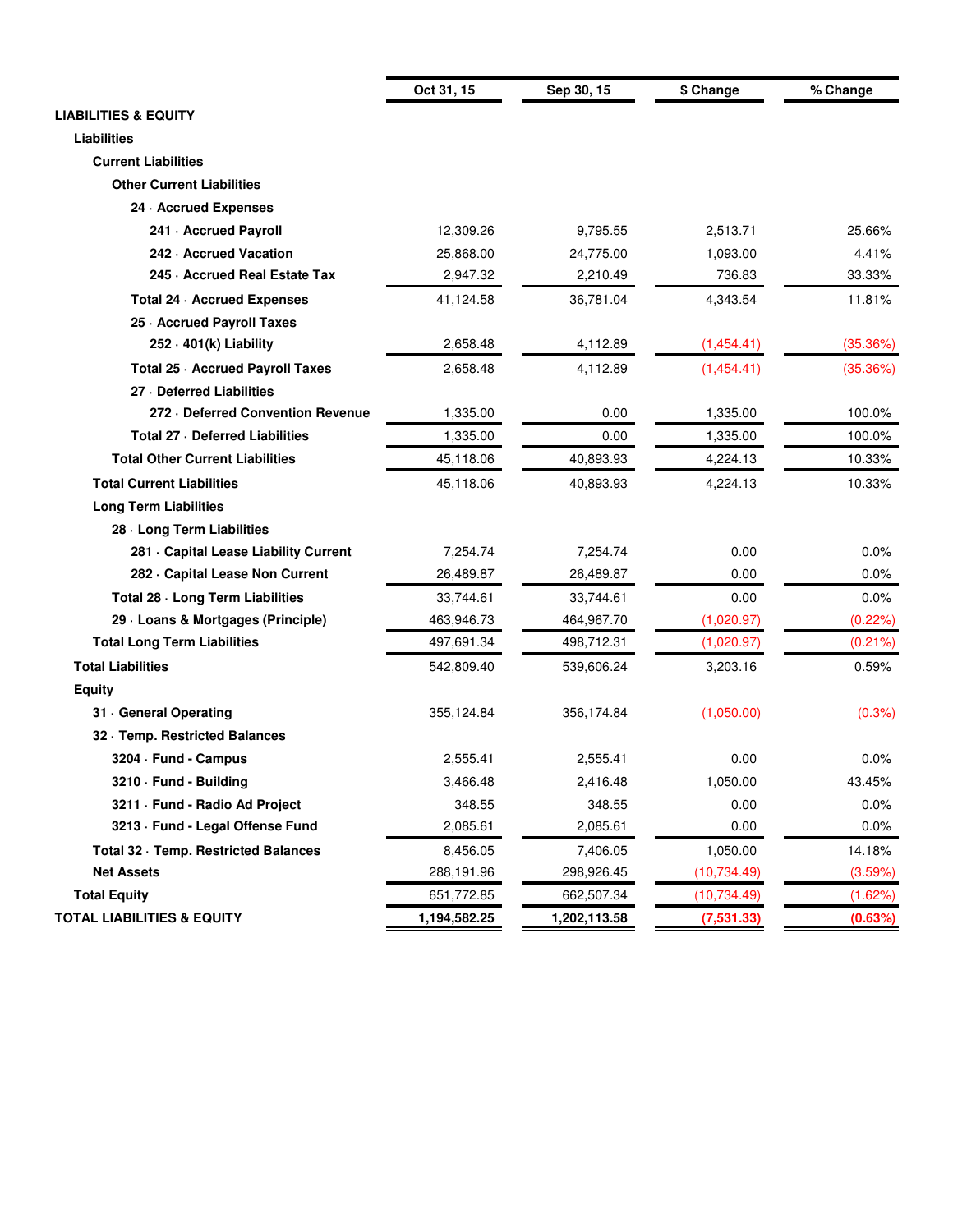# **Libertarian National Committee, Inc. Statement of Cash Flows October 2015**

|                                                                               | <b>Oct 15</b> | <b>Jan - Oct 15</b> |
|-------------------------------------------------------------------------------|---------------|---------------------|
| <b>OPERATING ACTIVITIES</b>                                                   |               |                     |
| <b>Net Proceeds/Loss</b>                                                      | (10, 734.49)  | 288,191.96          |
| Adjustments to reconcile Net Proceeds/Loss                                    |               |                     |
| to net cash provided by operations:                                           |               |                     |
| 16 · Prepaid Expenses: 161 · Bulk Mail Account: 161-10 · Prepaid Bulk Mail VA | (255.58)      | 912.62              |
| 16 · Prepaid Expenses: 161 · Bulk Mail Account: 161-10 · Prepaid Bulk Mail VA | 0.00          | (1,264.89)          |
| 16 · Prepaid Expenses: 161 · Bulk Mail Account: 161-20 · Prepaid Bulk Mail DC | 0.00          | (565.07)            |
| 16 - Prepaid Expenses: 165 - Prepaid Licenses                                 | 1,030.00      | 10,300.00           |
| 16 - Prepaid Expenses: 168 - Prepaid Rent                                     | 0.00          | 102.00              |
| 21 - Accounts Payable                                                         | 0.00          | (3, 132.06)         |
| 24 · Accrued Expenses: 241 · Accrued Payroll                                  | 2,513.71      | 8,024.49            |
| 24 - Accrued Expenses: 242 - Accrued Vacation                                 | 1,093.00      | 3,234.49            |
| 24 Accrued Expenses: 245 Accrued Real Estate Tax                              | 736.83        | 2,947.32            |
| 25 · Accrued Payroll Taxes: 252 · 401(k) Liability                            | (1,454.41)    | (493.27)            |
| 27 Deferred Liabilities: 272 Deferred Convention Revenue                      | 1,335.00      | 1,335.00            |
| Net cash provided by Operating Activities                                     | (5,735.94)    | 309,592.59          |
| <b>INVESTING ACTIVITIES</b>                                                   |               |                     |
| 17 Fixed Assets: 178 Ofc Imprmnt Acq & Capt Expense                           | 0.00          | (2,220.00)          |
| 17 Fixed Assets: 179 - Accumulated Depreciation                               | 397.64        | 3,976.40            |
| 18 Non Current Collectables: 180 Bequests Expected - Non Current              | (10, 575.20)  | (202, 175.20)       |
| Net cash provided by Investing Activities                                     | (10, 177.56)  | (200, 418.80)       |
| <b>FINANCING ACTIVITIES</b>                                                   |               |                     |
| 29 - Loans & Mortgages (Principle)                                            | (1,020.97)    | (31,824.52)         |
| 31 General Operating                                                          | (1,050.00)    | 5,377.97            |
| 32 · Temp. Restricted Balances: 3204 · Fund - Campus                          | 0.00          | (732.19)            |
| 32 · Temp. Restricted Balances: 3210 · Fund - Building                        | 1,050.00      | 429.22              |
| 32 · Temp. Restricted Balances: 3213 · Fund - Legal Offense Fund              | 0.00          | (5,075.00)          |
| Net cash provided by Financing Activities                                     | (1,020.97)    | (31,824.52)         |
| Net cash increase for period                                                  | (16,934.47)   | 77,349.27           |
| Cash at beginning of period                                                   | 113,139.11    | 18,855.37           |
| Cash at end of period                                                         | 96,204.64     | 96,204.64           |